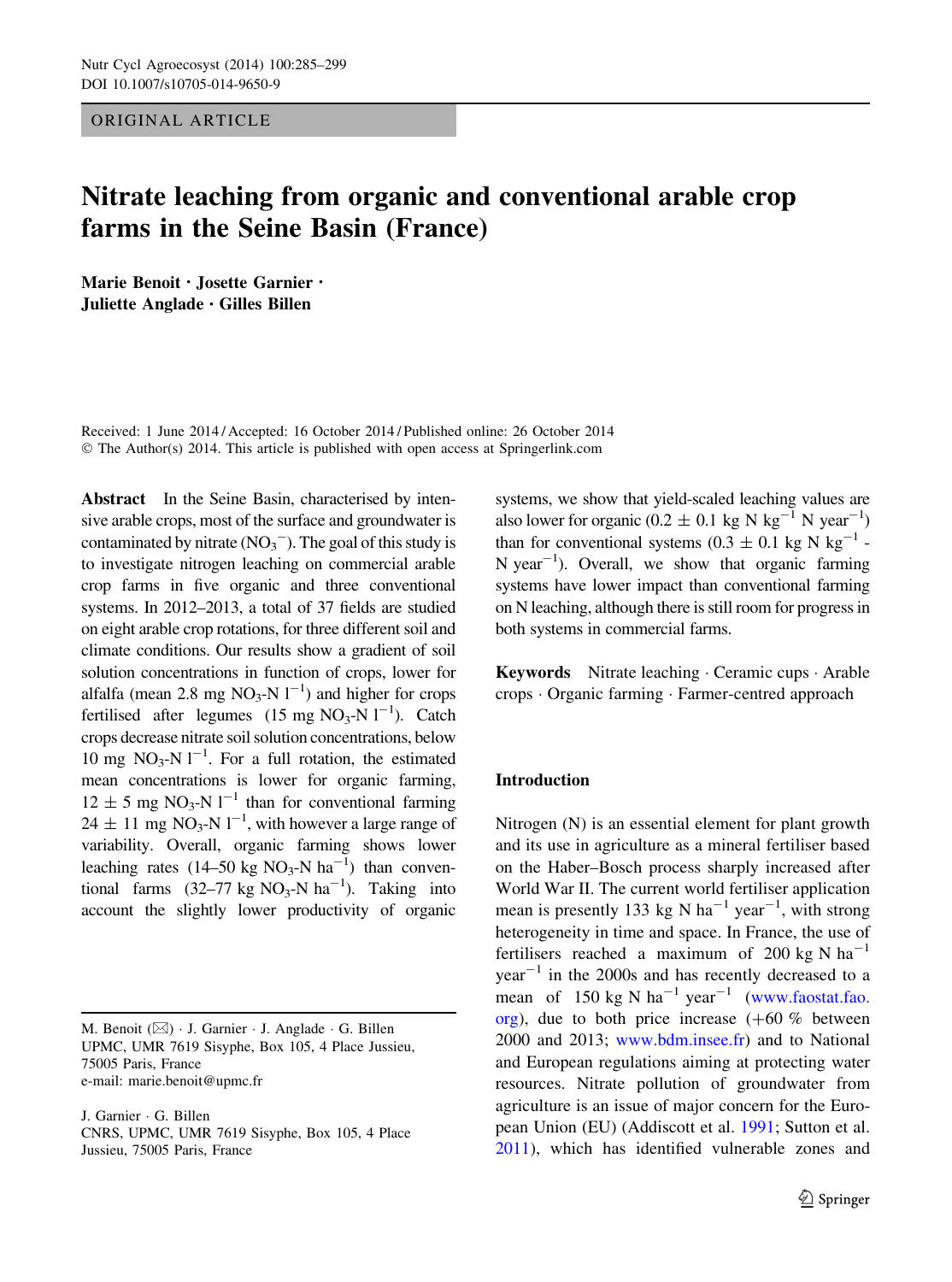promoted good agricultural practices since 1991, in the scope of the Nitrate Directive (no. 91/676/CEE). The whole Seine Basin, with intensive crop production, has been classified as a vulnerable zone, because 68 % of its drinking water intakes are contaminated by pesticides and 30 % by nitrate  $(NO<sub>3</sub><sup>-</sup>)$  (AESN [2013](#page-12-0)).

Organic farming (OF) is already recognised as a good alternative to combat pesticide pollution and maintain biodiversity (Henneron et al. [2014;](#page-13-0) Pelosi et al. [2014](#page-13-0)), but its impact on  $NO<sub>3</sub><sup>-</sup>$  contamination is still controversial. Only a few studies (34 to our knowledge and none in France) have compared  $NO<sub>3</sub><sup>-</sup>$  leaching in OF and conventional farming (CF) from arable crops in the EU. Comparisons in terms of area-scaled leaching values are often in favour of OF, with 30–40 % lower values (Berg et al. [1999;](#page-12-0) Hansen et al. [2000](#page-13-0); Korsaeth and Eltun [2000](#page-13-0); Haas et al. [2002](#page-13-0); Stopes et al. [2002](#page-14-0)), but in some studies around 20 % more leaching in OF than in CF has been measured (Kristensen et al. [1994](#page-13-0); Torstensson et al. [2006;](#page-14-0) Sapkota et al. [2012](#page-14-0)). On the other hand, when expressed in yield-scaled units, the differences in leaching rates either are not significant (Kirchmann and Bergstrom [2001;](#page-13-0) Mondelaers et al. [2009](#page-13-0)) or disfavour OF (Tuomisto and Helenius [2008](#page-14-0); Korsaeth [2008](#page-13-0)).

The major question we address here is the capacity of OF systems in the Seine Basin to preserve surface and groundwater from  $NO<sub>3</sub><sup>-</sup>$  contamination in the watershed, while producing arable crops. Launched to fill the gap of knowledge on  $NO<sub>3</sub><sup>-</sup>$  leaching in the different cropping systems of the Seine Basin, the ABAC regional project (DIM-Astrea, Ile-de-France Region and AESN) is designed as a farmer-centred approach, referring to the ''bottom-up'' approach from the agroecology concept (Altieri [2002](#page-12-0)), also named as ''the next wave of innovation'' according to MacMillan and Benton ([2014\)](#page-13-0). We choose to observe real practices of farmers, typical and representative of the cropping systems in their respective sub-region, since experimental plots and commercial farms can give different results, as shown for carbon sequestration by Aguilera et al. ([2013\)](#page-12-0).

Although our approach is based on data from a single year, instead of a number of continuous years, we compared systems of arable crop successions in organic and conventional commercial farms. Such data are essential for water managers seeking to protect groundwater quality, compatible with drinking water production, for the 16 million inhabitants of the Seine Basin. In this context, area-scaled leaching values are pertinent indicators for assessing the impact of agriculture on water quality, while yield-scaled leaching values (i.e. expressed per unit calorie or N harvested) reflect the trade-off of production versus environmental contamination.

Therefore, soil solution concentrations are measured below the root zone, with vertical porous ceramic cups (Stopes et al. [2002](#page-14-0)). The vertical ceramic cups can be set up quickly without destruction of the soil's horizons and sampled water in the soil solution zone can be directly analysed for  $NO_{3}$ concentrations.

Also, determining the diffuse sources associated with different agricultural practices, as an input to models of biogeochemical nutrient fluxes, will be an additional perspective of this study. As an example, the Seneque-Riverstrahler model, developed for calculating water quality of large river basins, such as the Seine watershed, is able to explore possible agricultural scenarios (Thieu et al. [2011](#page-14-0)) and their impact at the coastal zone in terms of eutrophication (Garnier et al. [2010](#page-13-0); Passy et al. [2013](#page-13-0)).

# Materials and methods

Localisation and characteristics of the main areas

The Seine Basin, with a surface of  $78,650 \text{ km}^2$ , has substantial agricultural activity. The climate is humid and temperate, with a large gradient of temperature and rainfall. Arable crops cover around 60 % of the utilised agricultural land (UAL) with wheat as a dominant crop (29 % UAL). In this area, OF accounts for only 1.5 % UAL, compared with 3.8 % UAL in France in 2012.

A total of eight agricultural systems was studied in three sectors of the Seine Basin, with different rainfall patterns, pedology and agriculture practices. The first group is located in the East of the Seine Basin, in Seine & Marne (S&M), with deep loamy soil (luvisol) generally drained due to hydromorphic conditions, over a calcareous substratum. The mean annual rainfall is around 700 mm and the mean annual temperature 9.7  $\degree$ C (40 years of measurements at the Boissy-le-Châtel weather station). Most of agriculture in S&M is characterised by winter wheat, alternating with maize or faba beans, with only 1.1 % UAL in OF.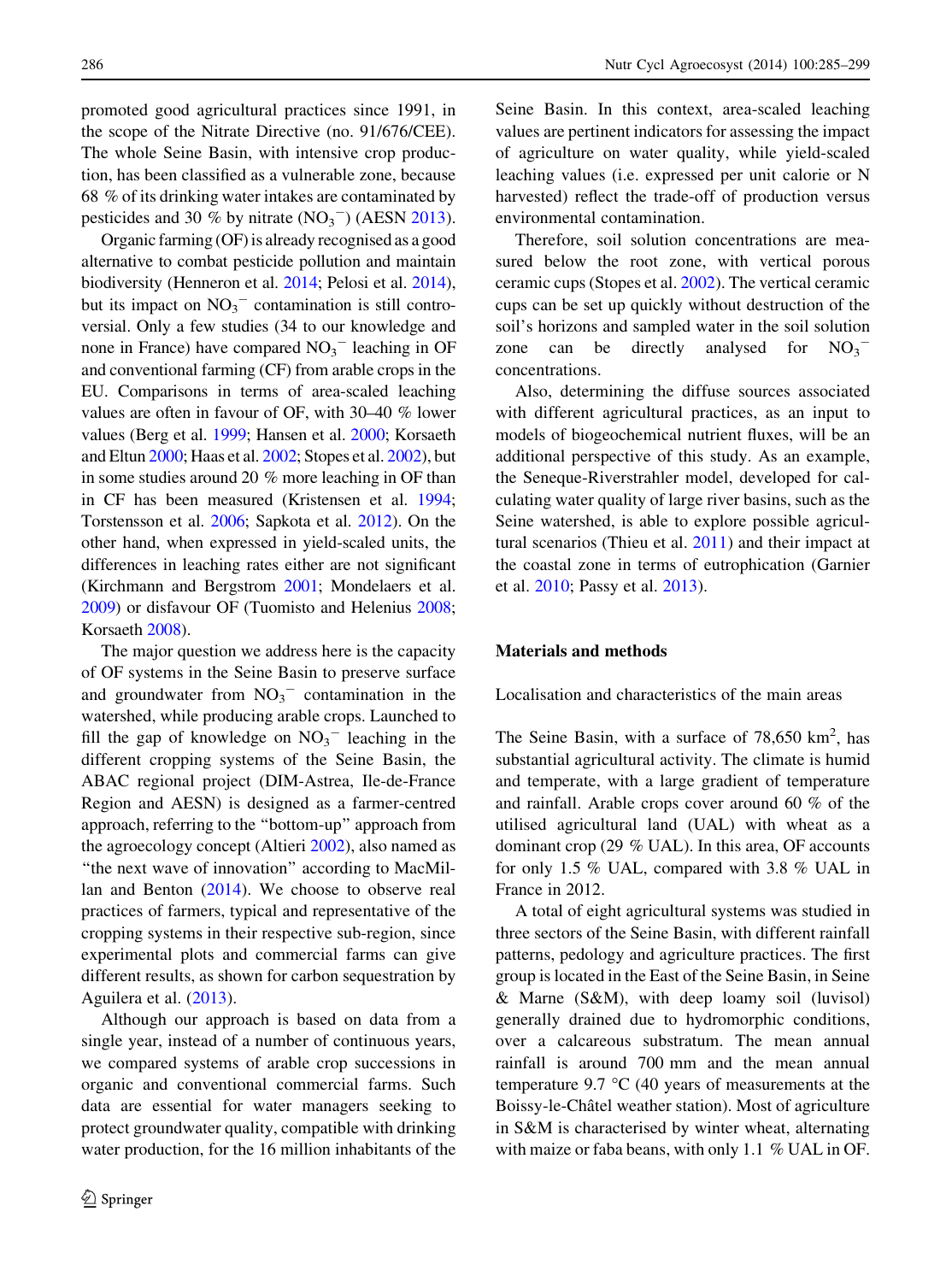Table 1 Main characteristics of the cropping systems studied in the three regions (S&M, Oise, Yonne) in OF and CF with the number of the fields studied, the exogenous fertiliser types used and the tillage presence (X) or absence (No)

| Region | <b>Systems</b> | Number of<br>fields<br>studied | Fertiliser types                        | Tillage |
|--------|----------------|--------------------------------|-----------------------------------------|---------|
| S&M    | CF1            | 2                              | Mineral or<br>organic                   | X       |
| S&M    | CF2            | 2                              | Mineral                                 | No      |
| Oise   | CF3            | 3                              | Mineral                                 | X       |
| S&M    | OF1            | 5                              | Vinasse and<br>horse manure             | X       |
| S&M    | OF2            | 9                              | Poultry, horse<br>manure and<br>vinasse | X       |
| Oise   | OF3            | 3                              | Vinasse                                 | X       |
| Oise   | OF4            | 6                              | Vinasse                                 | X       |
| Yonne  | OF5            | 6                              |                                         | X       |

The second group, located in the North of the Seine Basin, in Oise, is characterised by a chalky substratum, present in nearly all the periphery of the Seine Basin. The annual averages in rainfall and temperature are similar to those of the S&M, 697 mm and 9.7  $\textdegree$ C, respectively (30 years of data measured in the Saint Quentin, Météo France weather station). Oise agriculture is dominated by arable crops like wheat  $($ >50 % UAL), rape seed and sugar root production, with only 1.3 % UAL in OF. The third group is located in the South of the Seine Basin, in Yonne, with average annual rainfall and temperature of 880 mm and 10.7  $\degree$ C, respectively (30 years of data measured in Cruzy, Météo France weather station) and a chalky substratum. Percentages of oat and oilseed rape are higher in Yonne than in the other sectors, as OF which accounts for 4.1 % UAL.

#### Agricultural practices studied

Five OF and three CF cropping systems were studied, characterised by different practices and regions. In S&M, four cropping systems were studied, including two CFs and two OFs. The CF rotations last 2 years with tillage (CF1) or without tillage (CF2), whereas one OF rotation lasts 5 years with low exogenous fertilisation (OF1) and the other lasts 9 years with exogenous fertilisation (OF2). In Oise, the three systems studied count two OFs, one with a three crops rotation (OF3) and the second with a 6 years rotation (OF4), both using vinasse on cereals; the CFs, is characterised by a 3 years rotation (CF3). The last OF located in Yonne is autonomous, a 6 years rotation with no exogenous fertilisation (OF5). Except CF2, all the systems use standard tillage (Table 1). The conversion time to organic systems ranges from 3 (OF1, OF3, OF5) to 10 years (OF2, OF4). In this region, because of the very low livestock density, arable crop farms in OF replace mineral fertilisers by the introduction of legume crops and a low proportion of exogenous organic fertiliser application (manure, vinasse, poultry droppings, etc.). In order to compensate herbicide applications, OF requires tillage, harrow, hoe, crops diversification and introduction of forage crops such as alfalfa, which, besides nitrogen symbiotic fixing, considerably reduces self-propagating weeds.

All OF rotations were rather long (mean 7 years) including alfalfa in the beginning. For OF systems, 30 fields were equipped with ceramic cups including nine different crops: alfalfa (eight fields), wheat (nine fields), flax (two fields), faba beans (three fields) and lentils (one field), and rye, oat or triticale and maize (one field each) (Table [2\)](#page-3-0). In CF, with shorter rotation (2–3 years), seven fields were instrumented for five different crops: wheat (four fields), rapeseed, faba beans and maize (one field each). Exogenous fertilisation in OF is between 8 and 200 kg N  $ha^{-1}$ and 74–238 kg N ha<sup>-1</sup> in CF. Organic fertilisers, applied during the study, were sugar beet vinasse (17 kg N t<sup>-1</sup>), horse manure (7 kg N t<sup>-1</sup>) or poultry manure (43 kg N  $t^{-1}$ ). Mineral fertilisation was generally a combination of calcium ammonium nitrate (CAN, 27 % N) and urea (35 % N). During the study, catch crops (CC) as mixed seeds (60 % vetch, 15 % clover, 15 % lacy phacelia, 10 % mustard) were grown from September to December on CF1 and OF1.

#### Field measurements

### Ceramic cups

Ceramic cups have been used, since 1904, to measure  $NO_3$ <sup>-</sup> in groundwater (Briggs and McCall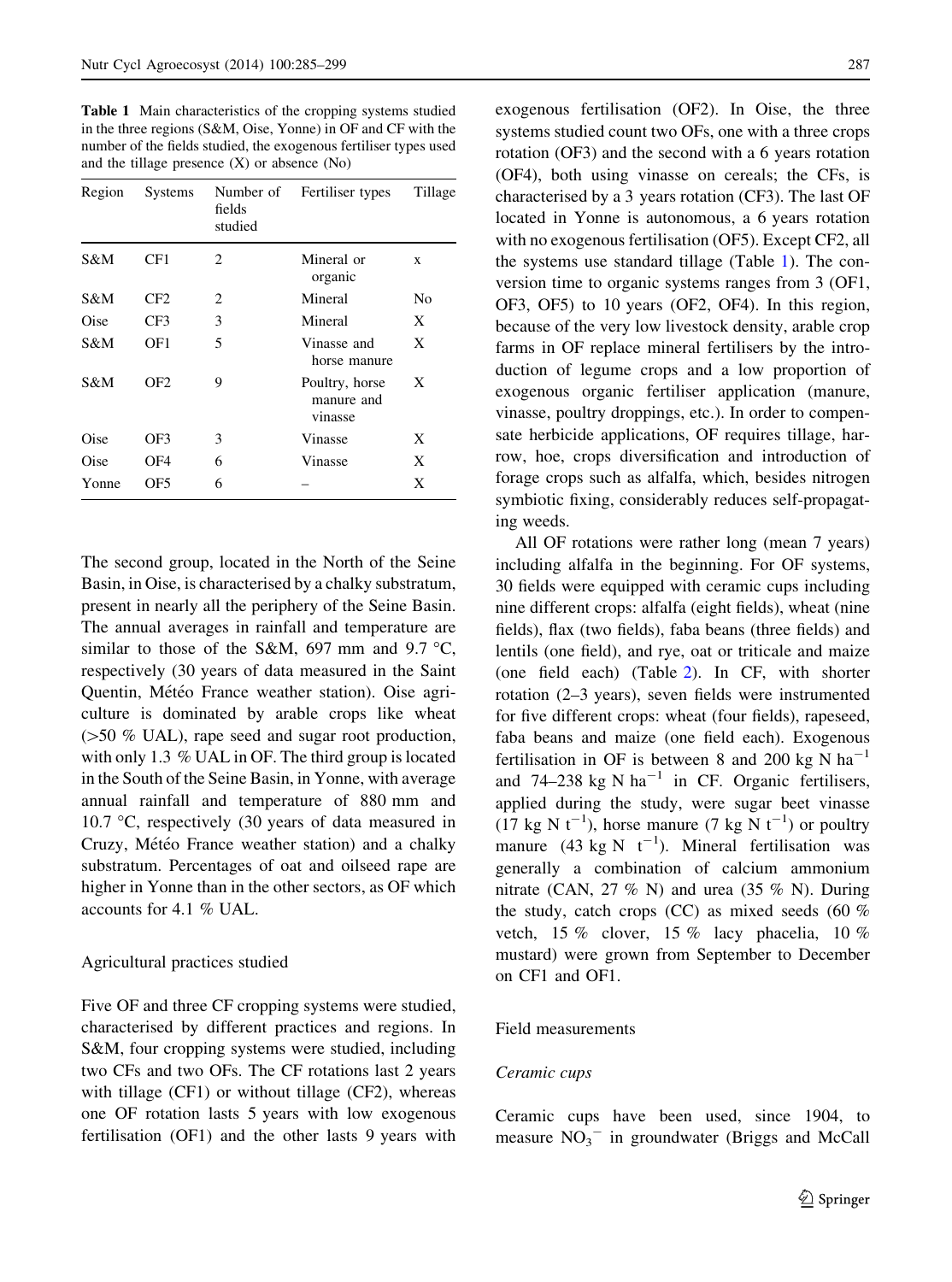| harvested        |                          | Table 2 Data of the fields instrumented in the<br>exogenous inputs (organic or mineral fertilisers) |                                                  |                                         |                                                                     | eight systems in OF and CF including crops, previous crops with straw buried (b.) or exported (e.) and its net BNF inputs, N<br>in 2012–2013, SMN before fall tillage (October; November; December), soil solution concentrations |                                                 |                                                            |
|------------------|--------------------------|-----------------------------------------------------------------------------------------------------|--------------------------------------------------|-----------------------------------------|---------------------------------------------------------------------|-----------------------------------------------------------------------------------------------------------------------------------------------------------------------------------------------------------------------------------|-------------------------------------------------|------------------------------------------------------------|
| system<br>Farm   | $(2012 - 2013)$<br>Crops | Previous crops<br>$(2011 - 2012)$                                                                   | Net BNF previous<br>crops (kg N ${\rm ha}^{-1})$ | N exogenous<br>inputs (kg N $ha^{-1}$ ) | Crop Harvest<br>$(2012 - 2013)$<br>$\text{kg}$ N ha <sup>-1</sup> ) | SMN after fall tillage<br>$(2012)$ (kg N ha <sup>-1</sup> )                                                                                                                                                                       | conc. (mg N $\mathbf{I}^{-1})$<br>Soil solution | Fertiliser types                                           |
| E                | $CCa-faba$               | Wheat (b)                                                                                           | $\circ$                                          | $\overline{7}$                          | $\overline{21}$                                                     | 44.5                                                                                                                                                                                                                              | 2.4                                             | Vinasse                                                    |
| E                | Wheat                    | Pea                                                                                                 | 19                                               | 165                                     | 175                                                                 | 52.1                                                                                                                                                                                                                              | 23.2                                            | Ammonitrate                                                |
| C <sub>E</sub>   | Wheat                    | Faba-maize (b.)                                                                                     | 154                                              | 212                                     | 162                                                                 | 25.4                                                                                                                                                                                                                              | 28.7                                            | $\widehat{=}$<br>Z<br>$\overline{c}$<br>P, K<br>z          |
| C <sub>E</sub>   | Faba-maize               | Wheat (b.)                                                                                          | $\circ$                                          | 175                                     | 125                                                                 | 10.4                                                                                                                                                                                                                              | 6.5                                             | $\sim$<br>$\overline{c}$<br>N, P, K                        |
| C <sub>E</sub> 3 | Wheat                    | Wheat (e.)                                                                                          | $\circ$                                          | 238                                     | 168                                                                 | 24.7                                                                                                                                                                                                                              | 24.5                                            | $-1.8$<br>$\mathbf{\Omega}$<br>$\overline{c}$<br>P, K<br>z |
| C <sub>E</sub> 3 | Rapeseed                 | Wheat (e.)                                                                                          | $\circ$                                          | 130                                     | 116                                                                 | 23.5                                                                                                                                                                                                                              | 30.9                                            | $-1.8$<br>$\mathbf{C}$<br>$\overline{c}$<br>P, K<br>z      |
| C <sub>E</sub> 3 | Wheat                    | Peas                                                                                                | 39                                               | 136                                     | 215                                                                 | 41.9                                                                                                                                                                                                                              | 61.1                                            | $-1.8$<br>$\mathbf{C}$<br>T<br>$\overline{c}$<br>P, K<br>z |
| E                | Alfalfa <sub>2</sub>     | Alfafa 1 (e.)                                                                                       | 137                                              | $\circ$                                 | 304                                                                 | 14.9                                                                                                                                                                                                                              |                                                 |                                                            |
| F                | Alfalfa 2                | Alfafa 1 (b.)                                                                                       | 173                                              | $\circ$                                 | 304                                                                 | 16.1                                                                                                                                                                                                                              | $\overline{a}$                                  |                                                            |
| E                | Wheat                    | Faba beans                                                                                          | 28                                               | 80                                      | $\mathcal{L}$                                                       | n.d                                                                                                                                                                                                                               | 10.4                                            | Vinasse, horse                                             |
|                  |                          |                                                                                                     |                                                  |                                         |                                                                     |                                                                                                                                                                                                                                   |                                                 | manure                                                     |
| E                | $CC^{a}$ -flax           | Wheat (b.)                                                                                          | 0                                                | $50\,$                                  | 51                                                                  | n.d                                                                                                                                                                                                                               | 9.2                                             | Vinasse                                                    |
| EO               | CC <sup>a</sup> -beans   | Wheat (b.)                                                                                          | $\circ$                                          | $\circ$                                 | 52                                                                  | n.d                                                                                                                                                                                                                               | 6.2                                             |                                                            |
| OF <sub>2</sub>  | Alfalfa 1                | Triticale (e.)                                                                                      | $\circ$                                          | $\circ$                                 | 75                                                                  | 5.4                                                                                                                                                                                                                               | 2.4                                             |                                                            |
| OF <sub>2</sub>  | $\mathcal{L}$<br>Alfalfa | Alfalfa 1 (e.)                                                                                      | 157                                              | $\circ$                                 | 403                                                                 | 12.8                                                                                                                                                                                                                              | $\tilde{3}$                                     |                                                            |
| OF <sub>2</sub>  | Wheat                    | Alfalfa 2 (e.)                                                                                      | 190                                              | $\circ$                                 | 125                                                                 | 37.5                                                                                                                                                                                                                              | $\overline{17}$                                 |                                                            |
| OF <sub>2</sub>  | $_{\rm{Flax}}$           | Wheat (e.)                                                                                          | $\circ$                                          | $\circ$                                 | 39                                                                  | 24.1                                                                                                                                                                                                                              | 23                                              |                                                            |
| <b>GEO</b>       | Wheat                    | Flax $(b.)$                                                                                         | $\circ$                                          | 200                                     | 86                                                                  | 43.1                                                                                                                                                                                                                              | 42                                              | horse manure<br>Poultry and                                |
| OF <sub>2</sub>  | Baresoil-lentils         | Wheat (e.)                                                                                          | $\circ$                                          | $\circ$                                 | 59                                                                  | 24.1                                                                                                                                                                                                                              | $\Box$                                          |                                                            |
| O <sub>E</sub>   | Triticale                | Lentils                                                                                             | ${}^{\circ}$                                     | $50\,$                                  | 96                                                                  | 23.5                                                                                                                                                                                                                              | 23                                              | Vinasse                                                    |
| <b>GEO</b>       | Wheat                    | Faba beans                                                                                          | 55                                               | 200                                     | 95                                                                  | 19.5                                                                                                                                                                                                                              | 26                                              | Horse and                                                  |
|                  |                          |                                                                                                     |                                                  |                                         |                                                                     |                                                                                                                                                                                                                                   |                                                 | manure<br>poultry                                          |
| <b>GEO</b>       | Oat                      | Wheat (e.)                                                                                          | $\circ$                                          | 140                                     | 120                                                                 | 16.8                                                                                                                                                                                                                              | 8.7                                             | Horse manure                                               |
| OF3              | Alfafa 2                 | Alfalfa 1 (e.)                                                                                      | 146                                              | $\circ$                                 | 310                                                                 | 8.4                                                                                                                                                                                                                               | $\overline{18}$                                 |                                                            |
| OF3              | Baresoil-wheat           | Triticale (b.)                                                                                      | $\circ$                                          | $\circ$                                 | 98                                                                  | n.d                                                                                                                                                                                                                               | $\overline{31}$                                 |                                                            |
| OF3              | Wheat                    | Maize (b.)                                                                                          | $\circ$                                          | 48                                      | 80                                                                  | 25.6                                                                                                                                                                                                                              | 25                                              | Vinasse                                                    |
| OF4              | Alfafa <sub>1</sub>      | Wheat (b.)                                                                                          | $\circ$                                          | $\circ$                                 | $\overline{81}$                                                     | 8.4                                                                                                                                                                                                                               | $\overline{ }$                                  |                                                            |
| OF4              | Wheat                    | Alfafa 2 (e.)                                                                                       | 102                                              |                                         | $\sqrt{2}$                                                          | 62                                                                                                                                                                                                                                | 13                                              |                                                            |

<span id="page-3-0"></span>

 $\underline{\textcircled{\tiny 2}}$  Springer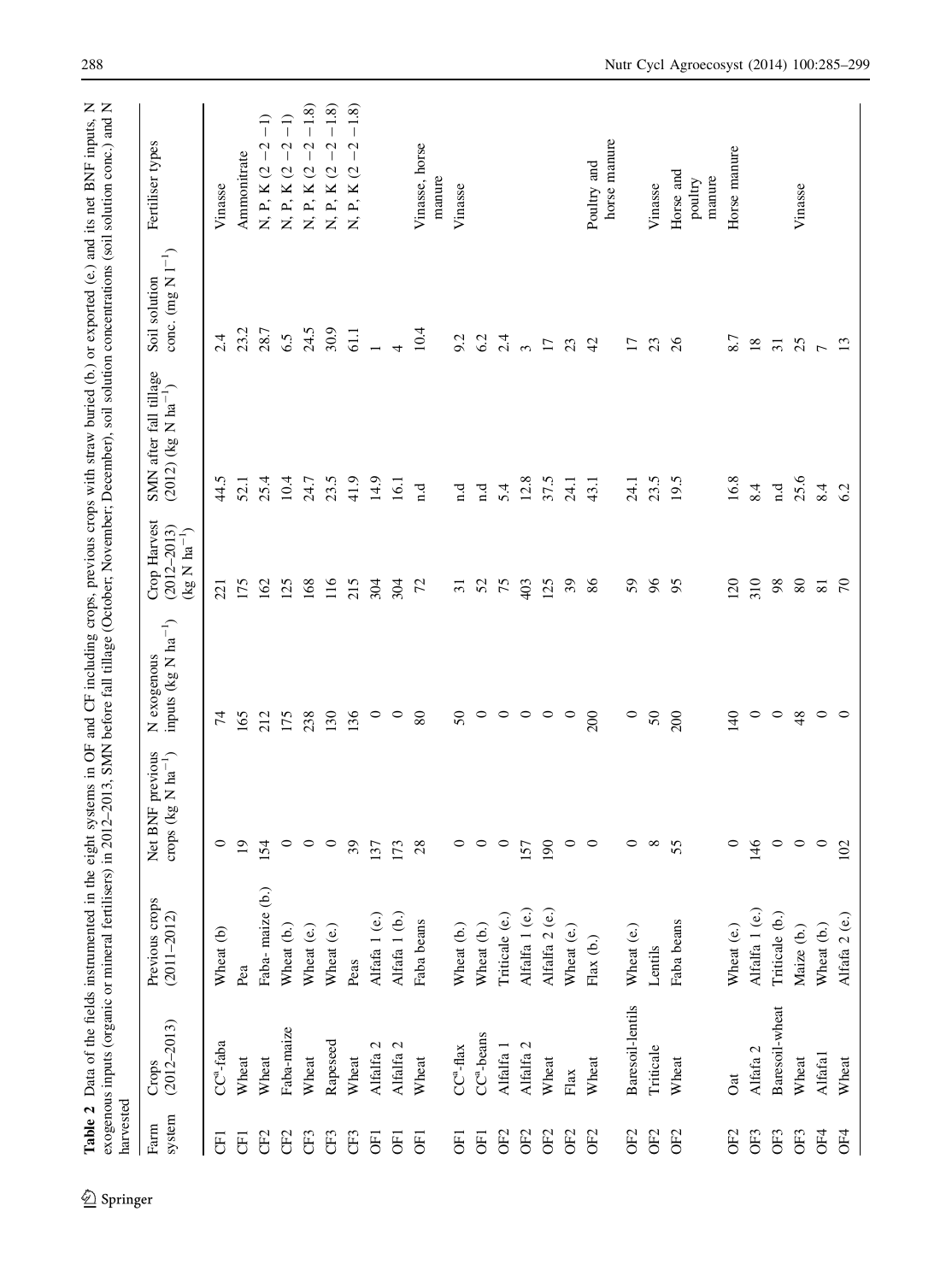|                 | Table 2 continued                         |                                   |                                             |                                            |                                                     |                                                             |                                                 |                  |
|-----------------|-------------------------------------------|-----------------------------------|---------------------------------------------|--------------------------------------------|-----------------------------------------------------|-------------------------------------------------------------|-------------------------------------------------|------------------|
| Farm            | system (2012-2013)<br>Crops               | Previous crops<br>$(2011 - 2012)$ | Net BNF previous<br>crops (kg N $ha^{-1}$ ) | inputs ( $kg$ N $ha^{-1}$ )<br>N exogenous | Crop Harvest<br>$(2012 - 2013)$<br>$(kg N ha^{-1})$ | SMN after fall tillage<br>$(2012)$ (kg N ha <sup>-1</sup> ) | conc. (mg N $\mathbf{l}^{-1})$<br>Soil solution | Fertiliser types |
| OFA             | Wheat                                     | Maize (b.)                        |                                             |                                            | 95                                                  | 12.8                                                        |                                                 |                  |
| OF4             | Maize                                     | Wheat (b.)                        |                                             |                                            | 78                                                  | <u>ت</u>                                                    |                                                 |                  |
| OF4             | Baresoil-faba                             | Spelt (b.)                        |                                             |                                            | 66                                                  | 4.8                                                         |                                                 |                  |
| OF <sub>4</sub> | Wheat                                     | Vegetables                        |                                             |                                            | $\approx$                                           | 4.8                                                         |                                                 | Vinasse          |
| <b>OF5</b>      | Alfalfa 2                                 | Alfalfa 1 (e.)                    | 170                                         |                                            | 397                                                 | 0.9                                                         |                                                 |                  |
| <b>CHO</b>      | Alfalfa 3                                 | Alfalfa 2 (e.)                    | 187                                         |                                            | 217                                                 | 13.1                                                        |                                                 |                  |
| <b>GH5</b>      | Wheat                                     | Wheat (e.)                        |                                             |                                            | $\overline{30}$                                     | 10.2                                                        |                                                 |                  |
| OF5             | Baresoil-faba                             | Sunflower                         |                                             |                                            | 74                                                  | 8.3                                                         | σ                                               |                  |
| <b>CHO</b>      | Wheat                                     | Faba beans                        |                                             |                                            | 38                                                  | 13.3                                                        | $\frac{8}{2}$                                   |                  |
| OF <sub>5</sub> | Rye                                       | Wheat spring (b.)                 |                                             |                                            | 24                                                  | $\frac{1}{2}$                                               |                                                 |                  |
|                 | <sup>a</sup> CC ploughed in December 2012 |                                   |                                             |                                            |                                                     |                                                             |                                                 |                  |

[1904\)](#page-12-0). Their cost, effectiveness and ease of installation have made them the most commonly used devices for collecting soil solution water. Because our experimental study is farmer-centred, all the ceramic cups were installed vertically to avoid soil damage in the fields. Furthermore, this approach is supported by the comparison between results from both horizontal and vertical installations, which did not show significant differences ( $P \ge 0.05$ ) (Bowman et al. [2002](#page-12-0)). Although the vertical installation is flexible, the porous ceramic cups must be removed before plowing, which can make a longterm monitoring campaign difficult. All the soils of the ABAC farm network were at least 90 cm deep, favourable for installing vertical ceramic cups taking into account 80–90 % of the root density. A total of 37 fields were equipped with ceramic cups measuring 85 cm in length (SDEC, France, SPS  $\varnothing$  31 mm), implemented with a manual auger of the same diameter, with the head placed 5 cm below the ground surface, allowing shallow tillage. We assumed that six ceramic cups per field (i.e.  $37 \times 6$  cups) would make it possible to determine the local variability; other studies generally using at least three (Eriksen et al. [1999\)](#page-13-0) and up to ten ceramic cups (Stopes et al. [2002\)](#page-14-0). The ceramic cups were arranged on a line parallel to the soil tillage, a minimum of 14 m from the edge of the field, in order to avoid any side effect. After 48 h of vacuum setting, samples were taken weekly at the beginning of the rainy hydrological season, when the soil is water saturated (first month) and fortnightly for the rest of the drainage period. Many of the farmers were involved in the sampling process. The period of sample collection lasted 6 months, from December 12th, 2012 to May 22nd, 2013, with an average of 10 sampling dates ( $\approx$ 2500 samples for analysis).

# Soil samples

For each field, right after tillage (from October to December), the six samples of soils are extracted over 90 cm depth. Soil samples were collected with the auger and pooled for the three layers [0–30], [30–60] and [60–90] cm. The fresh soil samples were stored for a few days at  $4 \degree C$ , until analysis of humidity and soil mineral nitrogen (SMN) and then frozen at  $-18$  °C for further analysis (texture and C, N content).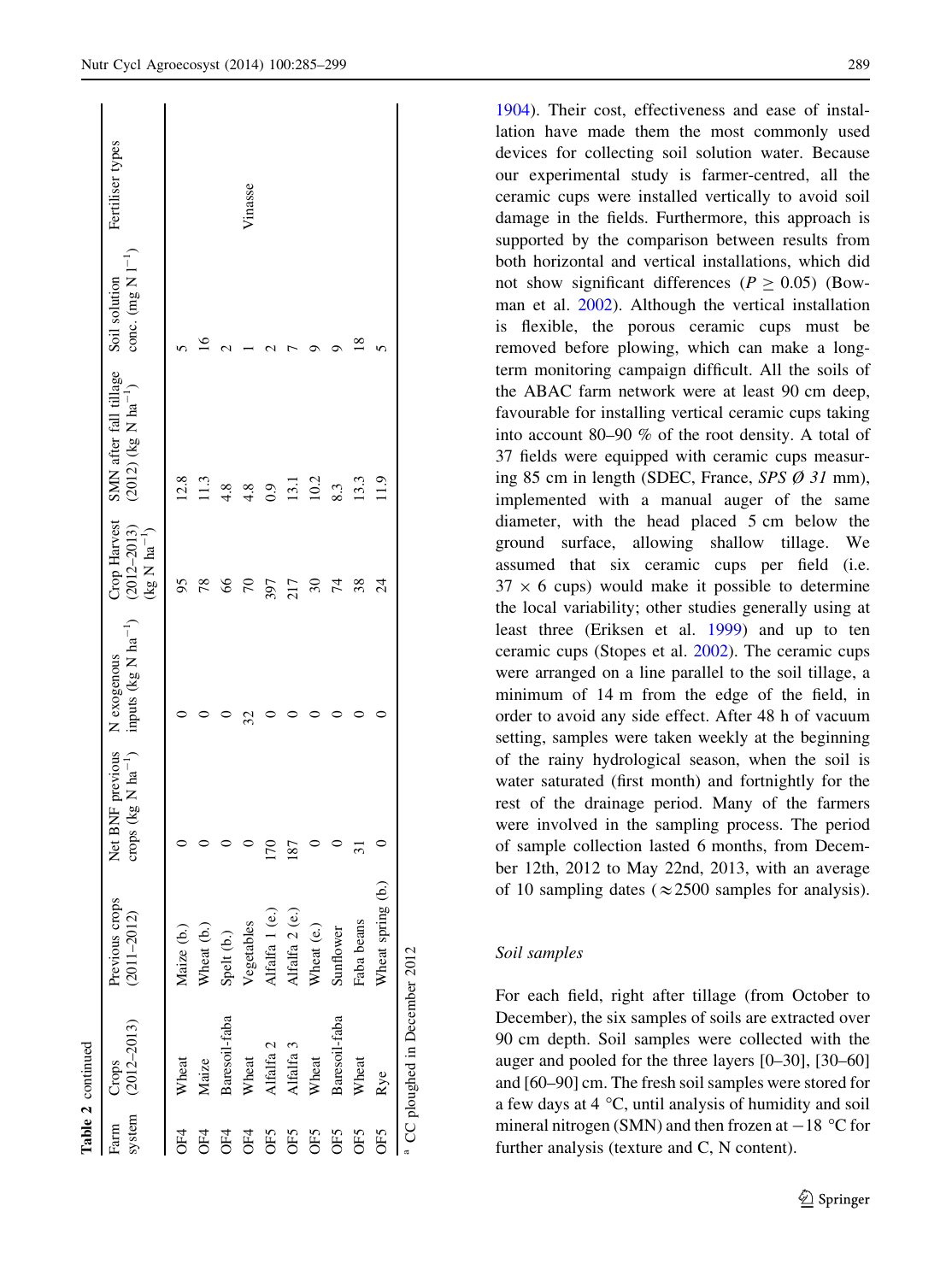#### Analyses

#### Soil analysis

Triplicates of soil were weighed (30 g) to determine moisture and soil organic matter (SOM) using the losson-ignition method. Soil samples were heated at 105 °C (48 h) for the former, and calcined at 450 °C (4 h) for the latter, and re-weighed after each step. Soil mineral nitrogen concentrations were determined after KCl extraction, with 5 g of soil in 20 ml of KCl (2 M) for 2 h on a shaking table. The suspensions were centrifuged for 10 min at 3,000 rpm and the supernatant is frozen at  $-18$  °C until analysis in the autoanalyzer (Quaatro, Bran & Luebbe). The rest of the sample is freeze-dried to determine the particle size distribution (without decarbonation), soil organic carbon (SOC) (after decarbonation), and loss of ignition at  $1,000$  °C, and total N (LAS, INRA Arras).

## Soil solution analysis

The soil solution taken from each ceramic cup is frozen until analysis of the N concentrations using an autoanalyzer Quaatro (Bran & Luebbe). The method used to measure ammonium  $(NH_4^+)$  is based on the reaction of the blue indophenol (Slawyk and MacIsaac [1972\)](#page-14-0). Nitrite  $(NO<sub>2</sub><sup>-</sup>)$  and  $NO<sub>3</sub><sup>-</sup>$  were measured using the sulphanilamide method (Jones [1984](#page-13-0)) and  $NO_3$ <sup>-</sup> concentrations were determined after reduction to nitrite.

#### Calculations

# Percolating water flow

The daily percolating water flow  $(W_i, \text{mm day}^{-1})$  was calculated using climate data from the nearest weather station (Irstea or Meteo France) in each sector (S&M, Oise, Yonne) located in Boissy-le-Châtel (48°49'15"  $N3^{\circ}08'19''E$ , Mesnil-sur-Bull  $(48^{\circ}04'42''N3^{\circ}35'$ 00"E) and Arces  $(48^{\circ}04'42''N3^{\circ}35'00''E)$ , respectively. We used daily rainfall  $(R<sub>i</sub>, mm)$  and daily potential evapotranspiration (ETP<sub>i</sub>, mm) to calculate Wi during the sampling period.

The daily water storage  $(WS_i, mm \, day^{-1})$  was incremented by the daily previous water storage  $(WS_{i-1}$ , mm day<sup>-1</sup>), R<sub>i</sub>, ETP<sub>i</sub> multiplied by a crop coefficient (k) fixed at 0.5 during the winter period (Perrier et al. [1980;](#page-13-0) Katerji and Perrier [1985](#page-13-0); Allen  $2000$ ) and the previous water inflow  $(W_{i-1}, \text{mm day}^{-1})$ (Eq. 1). Then  $W_i$  was determined by the difference between the  $WS_i$  and the water holding capacity up to its field capacity (WHC $_{FC}$ , mm) (Eq. 2), which was determined from soil characteristics (depth, texture and structure) (Bruand et al. [2004](#page-12-0)).

$$
WS_i = \, max \, (WS_{i-1} + R_i - k.ETP_i - W_{i-1}; \, 0) \quad \ (1)
$$

$$
W_i = \max (WS_i - WHC_{FC}; 0)
$$
 (2)

The N leached flow was calculated between each collecting date, by multiplying the average concentration by the amount of infiltrated water. Leaching was measured for a 6 months sampling period, from December to May and is assumed to represent the total leaching of the year, as vegetation uptake and evaporation prevent leaching during the rest of the year.

#### N inputs: fertilisers and biological nitrogen fixation

The calculation of total N inputs takes into account exogenous inputs, via the application of organic and mineral fertilisers and biological N fixation (BNF) by previous legume crops.

The amount and N content of fertilisers (organic and mineral) and the straw management (buried or exported) were documented by farmers. The BNF is estimated from yields, using the relations established in Anglade et al. (submitted) for six legume species commonly grown in Northern Europe namely alfalfa, faba bean, field pea, lentil and white/red clover. Highly significant linear relationships were found between total N accumulation in shoot (Ny) and the amount of fixed  $N_2$  derived from atmosphere (BNF), with different regression coefficients depending on species ( $\alpha_{\text{cult}}$ ;  $\beta_{\text{cult}}$ ). In order to take into account below-ground contributions (BGN), comprising N associated with roots, nodules and rhizodeposition via exudates and decaying root cells and hyphae, multiplicative factors (BG) derived from a literature review were attributed, amounting 1.3 and 1.7 for grain and forage legumes, respectively (Eq. 3).

$$
BNF (kg N ha^{-1}) = BG * [\alpha_{\text{cut}} * Ny_{\text{cut}} + \beta_{\text{cut}}]
$$
\n(3)

Then, net input by BNF (net BNF) from the preceding crop is obtained by subtracting N harvested, in grain or in herbage, from the estimated total N input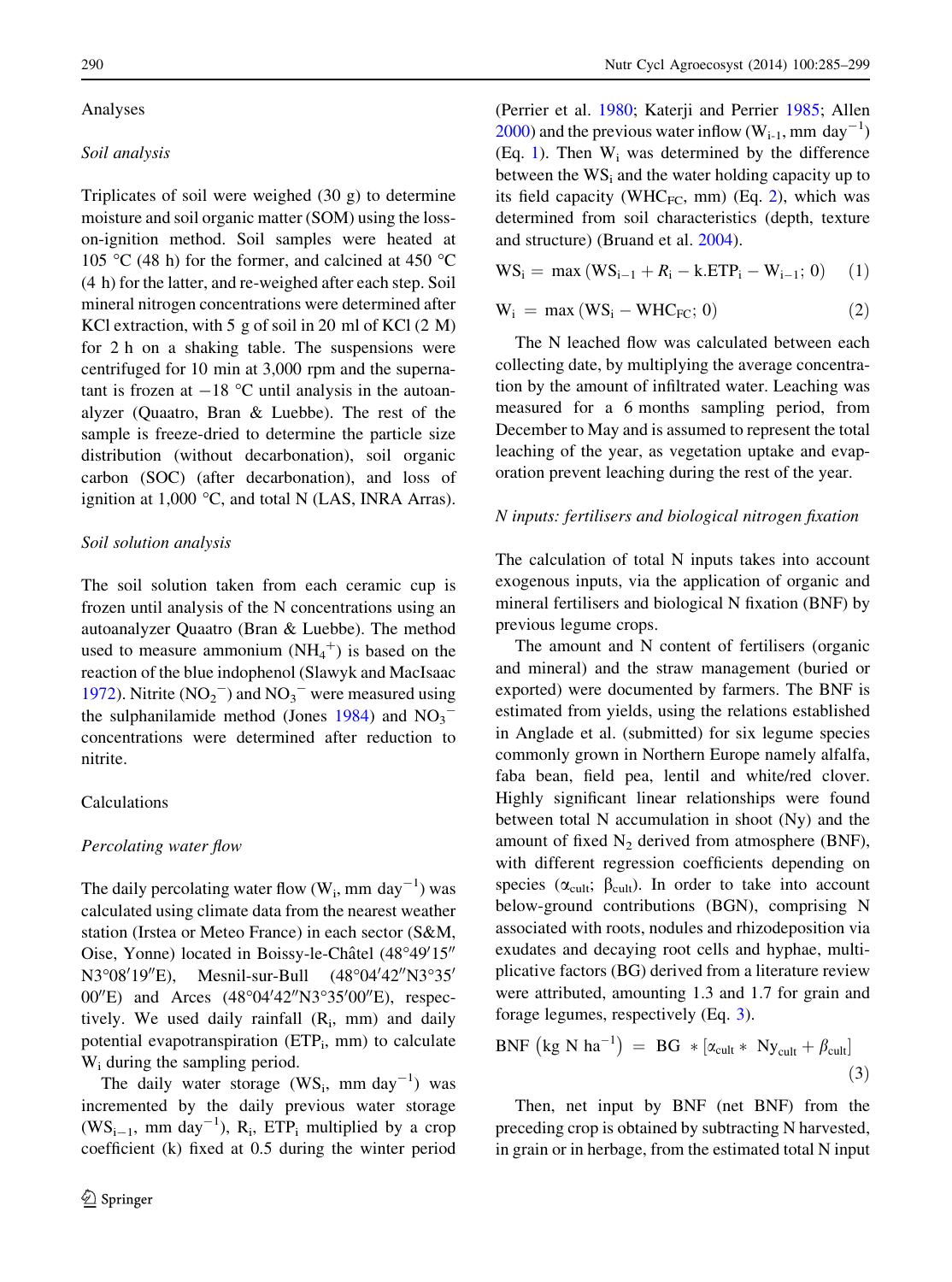(including BGN) derived from  $N_2$  fixation. We assumed an above-ground N harvest index (NHI) value of 0.75 for grain legumes. For alfalfa, different values were used depending on cutting regimes, e.g., 3 cuts at a height of 10 cm (3-inches), with one left in the field as green manure, is common.

#### Statistical analysis

All the statistical analyses were performed using R software. Differences within data sets were analysed using the Kolmogorov–Smirnov test to verify normality ( $P > 0.05$ ). Analysis of variance tests (ANOVA) were determined for the data sets from the different areas, cropping systems and depths. Significance is accepted at  $P < 0.05$ .

#### **Results**

Soil properties in OF and CF

## Textures

Composition in silt, sand (coarse and fine) and clay were determined for each field for the three layers. In all the fields, the clay percentages increased significantly with depth ( $p$  value = 5.5e-07\*\*\*), whereas the silt percentages significantly decreased  $(p$  value  $= 0.0002$ \*\*\*). Average clay was around 25 % and maximum in CF3  $(31\%)$  and OF4  $(29\%)$ , and minimum in OF5 (21 %). The mean percentage of sand was around 10 %, maximum in OF5 (24 %) and minimum in OF2 (4.5 %). The mean WHC<sub>FC</sub> was 200 mm in Oise, 180 mm in S&M and 160 mm in Yonne.

# **Nutrients**

Nutrients as SOM, SOC and total N decreased with depth (p value =  $6.5.e^{-14***}$ ), with no significant differences between the OF and CF systems in this network. The SOM values were significantly different within depths and between systems  $(p \text{ value} =$ 0.003\*\*), but not between systems (OF, CF) (*p* value  $= 0.2$ ). Soil mineral N before the period of drainage was measured in the eight systems. Ammonium concentrations were stable in relation to depth, with a mean of  $10 \pm 0.6$  kg NH<sub>4</sub>-N ha<sup>-1</sup> for all systems. Nitrate concentrations were significantly higher in the first layer (0–30 cm) ( $p$  value =  $6.5e^{-14***}$ , with high variations between fields, e.g., within a range from 1 to 17 kg  $NO_3$ -N ha<sup>-1</sup>. Soil mineral N were not significantly different between the OF and CF systems, due to the high variability between fields in terms of crops, and the preceding crop, and hence agricultural practices (Table [2](#page-3-0)). Significant codes: 0 '\*\*\*' 0.001 '\*\*' 0.01 '\*' 0.05 '.' 0.1 ' ' 1

Soil solution concentrations for the typical OF and CF crop successions

Soil solution concentrations showed variations along the drainage period in all fields. The percentage variation from the six ceramic cups at one date averaged 47 %, mainly because of the high microheterogeneity of the soils in terms of their composition, texture and therefore physical and biogeochemical processes. In the following, for each field, we will use the mean soil solution concentration, measured during the drainage period ( $\sim 6$  cups  $\times$  10 sampling dates). In all the equipped fields, soil solution concentrations increased as a function of SMN integrated over the soil profile (Fig. [1](#page-7-0)a). Soil mineral N can therefore be used in a first approach, as an indicator of soil solution concentrations. No relation was found between soil solution concentrations and SOM (Fig. [1b](#page-7-0)).

#### Variations in organic rotations

Regarding OF, the lowest soil solution concentration was found for fields cultivated with legumes  $(5 \pm 4 \text{ mg NO}_3\text{-N l}^{-1})$ . The first year after alfalfa was ploughed, the mean soil solution concentration was  $15 \pm 2$  mg NO<sub>3</sub>-N  $1^{-1}$ , due to mineralisation and  $12 \pm 9$  mg NO<sub>3</sub>-N l<sup>-1</sup> for the second year (Fig. [2a](#page-7-0)). Grain legumes without fertilisation (faba beans, lentils in the fourth position in the rotation) had a mean soil solution concentration of  $9 \pm 6$  mg NO<sub>3</sub>-N l<sup>-1</sup>. Crops after the legumes, with a mean 68 kg  $NO<sub>3</sub>$ - $N$  ha<sup>-1</sup> net BNF, had a mean soil solution concentration of  $21 \pm 6$  mg NO<sub>3</sub>-N l<sup>-1</sup>. At the end of the rotation, cereals with low N input showed a mean soil solution concentration of  $12 \pm 8$  mg NO<sub>3</sub>-N 1<sup>-1</sup>. The use of mixed-seeds as CCs led to low concentrations, 5 mg NO<sub>3</sub>-N l<sup>-1</sup> in OF1. Overall, the mean N soil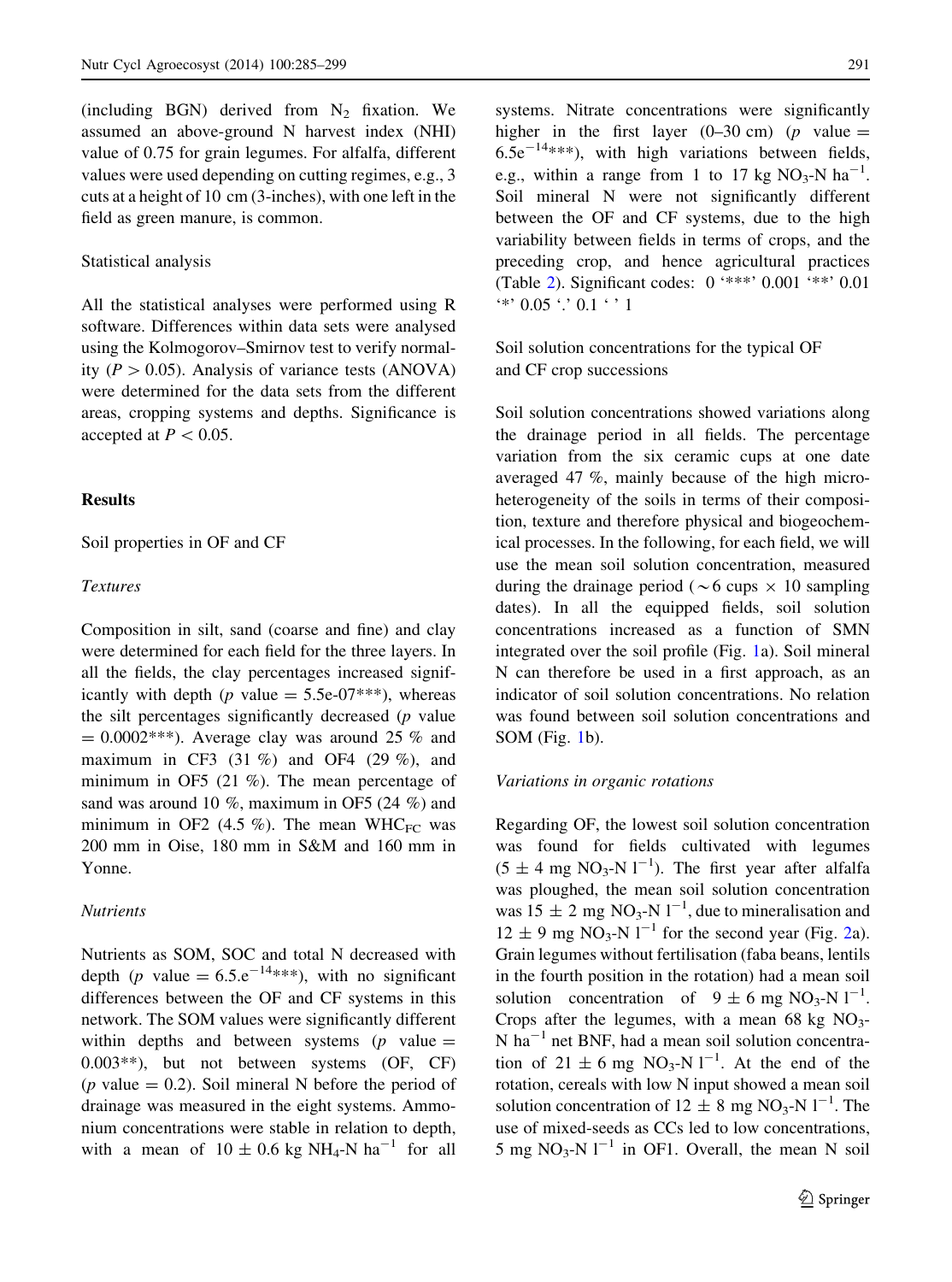<span id="page-7-0"></span>

Fig. 1 Relations between a sub-root concentrations and SMN before the drainage period and b sub-root concentrations and SOM, over the profile in all the fields instrumented in ceramic cups: black circles (organic) and open circles (conventional) fields

solution concentration for the 7-years theoretical OF rotation was  $12 \pm 5$  mg NO<sub>3</sub>-N  $1^{-1}$ .

#### Variations in conventional rotations

For conventional rotations, N soil solution concentrations were measured in S&M and Oise (Fig. 2b). Maize succeeding faba-beans led to the lowest concentrations (6 mg  $NO_3-N l^{-1}$ ); fertilised crops resulted in a mean concentration of  $28 \pm 4$  mg NO<sub>3</sub>- $N l^{-1}$ , whereas the concentration for wheat after legumes reached  $38 \pm 20$  mg NO<sub>3</sub>-N l<sup>-1</sup>. Green manure used as a biannual CC resulted in considerable soil solution concentration, as for wheat on CF2 (30 mg  $NO_3$ -N  $l^{-1}$ ), higher than crops after legumes when exported, and as for wheat post-peas on CF1  $(23 \text{ mg NO}_3\text{-N l}^{-1})$ . Mean soil solution concentration, for the 3-years theoretical CF rotation (wheat, legumes with CC, wheat) was  $24 \pm 11$  mg NO<sub>3</sub>- $N 1^{-1}$ .



Fig. 2 Means  $(\pm SD)$  sub-root concentrations. a From organic rotation with succeeding crops: alfalfa 1 ( $n = 3$ ), alfalfa 2  $(n = 5)$ , wheat post-alfalfa 2  $(n = 3)$ , cereals 2  $(n = 3)$ , grain legumes (n = 3), cereal 1 (n = 5), cereal 2 (n = 5); **b** from conventional rotation with maize  $(n = 1)$ , wheat after crops  $(n = 2)$  and wheat after legume  $(n = 3)$ . \*sampling following CC ploughing in December 2012 or bare soil

At total, considering the typical crop successions for OF (seven crops) and CF (three crops) in the studied region, soil solution concentrations were on average lower for OF than for CF (12 mg  $NO<sub>3</sub>-N$  l<sup>-1</sup> against 24 mg  $NO_3$ -N  $l^{-1}$ ), although this difference is not statistically significant given the high variability within each system.

# Impact of N inputs on organic crops

Crops on the fourth or fifth position in the OF rotation were generally fertilised with vinasse, poultry droppings or compost, leading to various N soil solution concentrations. For organic fertilisers as poultry manure or vinasse, the soil solution concentrations were directly impacted by the total N amount applied (Fig. [3](#page-8-0)). For example, the addition of poultry manure to horse manure or crops after legume  $(200 \text{ kg N} \text{ ha}^{-1})$  led to soil solution concentrations over 26 mg  $NO_3$ -N  $l^{-1}$ . However in presence of CC or horse manure alone, soil solution concentrations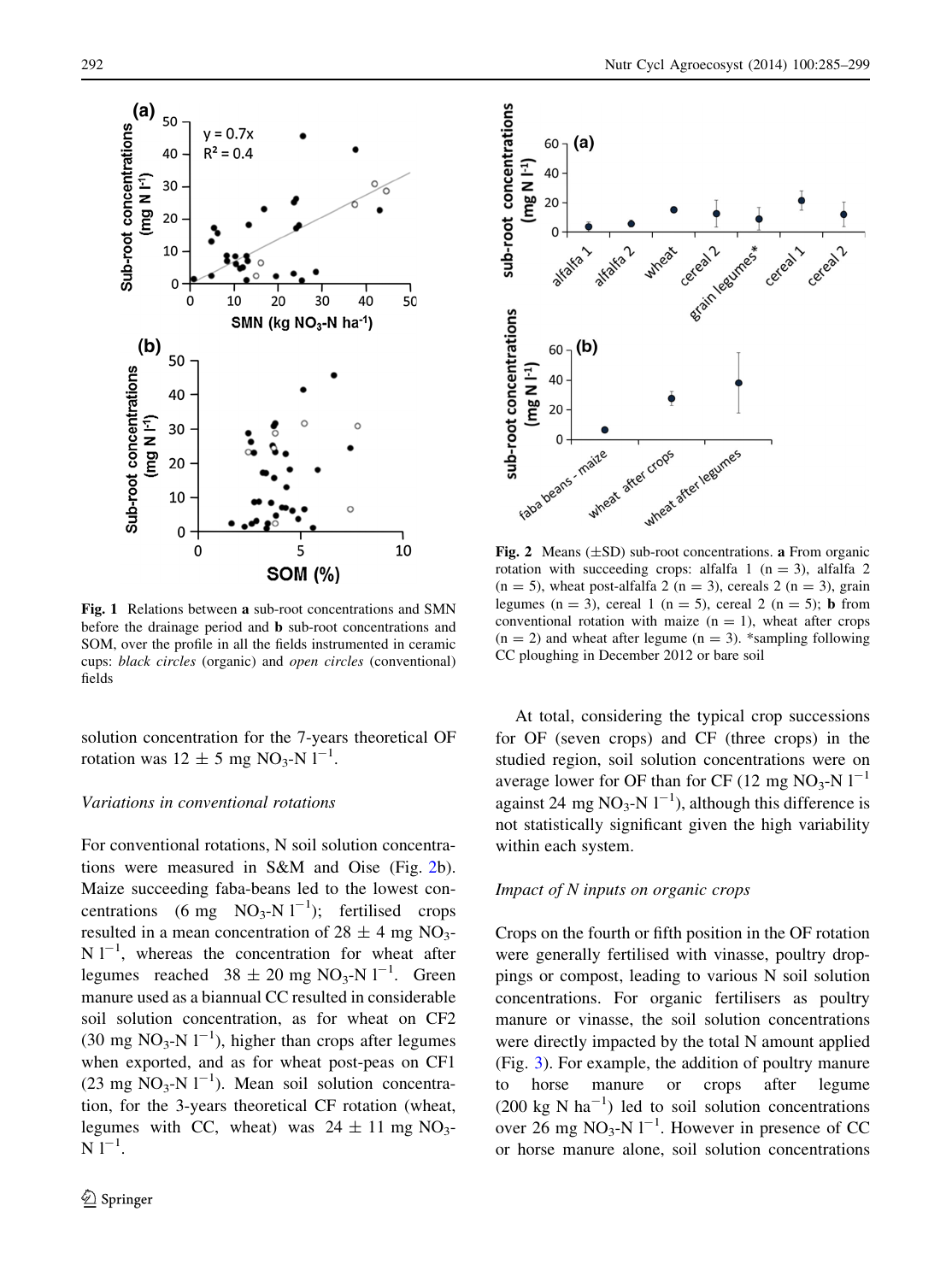<span id="page-8-0"></span>were lower than 11 mg  $NO_3-N1^{-1}$  despite high amounts of organic N applied. For a vinasse application  $(50 \text{ kg N ha}^{-1})$  without CC, the soil solution concentration was 25 mg  $NO_3-N1^{-1}$ , whereas in presence of CC, the soil solution concentrations decreased to  $6 \pm 5$  mg NO<sub>3</sub>-N l<sup>-1</sup>. Also, for crops after grain legumes, the application of compost before vinasse decreased the soil solution concentrations from 22.8 to 10.4 mg  $NO<sub>3</sub>-N l<sup>-1</sup>$ . Concerning legumes, although net BNF was five times higher for crops after 2 years of alfalfa (150 kg N  $\text{ha}^{-1}$ ) than for crops after grain legumes (30 kg N  $\text{ha}^{-1}$ ), their corresponding soil solution concentrations means were  $15 \pm 3$  mg NO<sub>3</sub>-N l<sup>-1</sup> and  $20 \pm 3$  mg NO<sub>3</sub>-N  $1^{-1}$  respectively (Table [2](#page-3-0)).

# Influence of crop management, soil and climate on nitrate losses

Differently from the previous section where we have analysed soil solution concentrations for typical crop successions for OF and CF, here we analysed soil solution concentrations and N leaching by cropping systems.

# Relation between N inputs and soil solution concentrations

Mean soil solution concentrations and N inputs have been calculated for each systems (Fig. [4](#page-9-0)a). In S&M, OF1 had the lowest mean soil solution concentration with  $6 \pm 5$  mg NO<sub>3</sub>-N 1<sup>-1</sup>, covering three legumes on a five crops rotation which account two-thirds of the N inputs. The lowest mean soil solution concentration observed in conventional was  $13 \pm 7$  mg NO<sub>3</sub>-N l<sup>-1</sup> in CF1, in relation to low N inputs (129 kg N ha<sup>-1</sup>  $year<sup>-1</sup>$ ). For the full OF2 rotation, soil solution concentrations mean was  $18 \pm 9$  mg NO<sub>3</sub>-N 1<sup>-1</sup>, using both exogenous inputs (66 kg N ha<sup>-1</sup> year<sup>-1</sup>) and net BNF (45 kg N ha<sup>-1</sup> year<sup>-1</sup>), a figure close to that found on the no-till system, CF2, amounting  $19 \pm 10$  mg NO<sub>3</sub>-N 1<sup>-1</sup>, also coming from fertilisers and net BNF (348 kg N ha<sup>-1</sup> year<sup>-1</sup>). In Oise, the soil solution concentrations showed considerable variations between cropping systems. The highest soil solution concentrations means have been measured in CF3 (39  $\pm$  15 mg NO<sub>3</sub>-N l<sup>-1</sup>) for 181 kg N ha<sup>-1</sup> year<sup>-1</sup> total inputs, coming at 87 % N inputs from synthetic fertilisers, which is typical of conventional



Fig. 3 Effect of N inputs (amounts and types: organic fertilisers, legumes) and CC on sub-root concentrations in OF fields

practices in this area and in OF3 (25  $\pm$  8 mg NO<sub>3</sub>-N  $1^{-1}$ ) for 89 kg N ha<sup>-1</sup> year<sup>-1</sup> N total inputs (83 % N inputs from net BNF). In contrary, in OF4 the mean soil solution concentration on the rotation was  $7 \pm 6$  mg N l<sup>-1</sup>, in relation to low total inputs  $(22 \text{ kg N} \text{ ha}^{-1} \text{ year}^{-1})$  with nearly no exogenous inputs (5 kg N ha<sup>-1</sup> year<sup>-1</sup>). In Yonne, the mean soil solution concentration was  $8 \pm 3$  mg N l<sup>-1</sup> for OF5 (no CF investigation in this area), in reference to no exogenous input and three legumes on 6 years rotation providing 65 kg N ha<sup>-1</sup> year<sup>-1</sup> net BNF (Table [2](#page-3-0)).

#### Hydrological conditions and leaching

Water holding capacity at field capacity equalled 180 mm in S&M, 190 mm in Oise and 160 mm in Yonne. Finally, the Wi cumulated during the drainage period was 235 mm in S&M, 209 mm in Oise and 239 mm in Yonne.

In most cases, the conversions from concentration to leaching (concentration x infiltrated water) did not change the final ranking of the cropping systems in terms of  $NO<sub>3</sub><sup>-</sup>$  leaching, except in Yonne (Fig. [4b](#page-9-0)). Indeed, OF5 contributed to a higher leaching (37 kg  $NO<sub>3</sub>-N$  ha<sup>-1</sup> year<sup>-1</sup>) than OF4 in Oise (13 kg NO<sub>3</sub>-N ha<sup>-1</sup> year<sup>-1</sup>), despite their similar soil solution concentrations, due to its higher Wi in 2012–2013, e.g. in Yonne (239 m) than in Oise (209 mm). In S&M or Oise,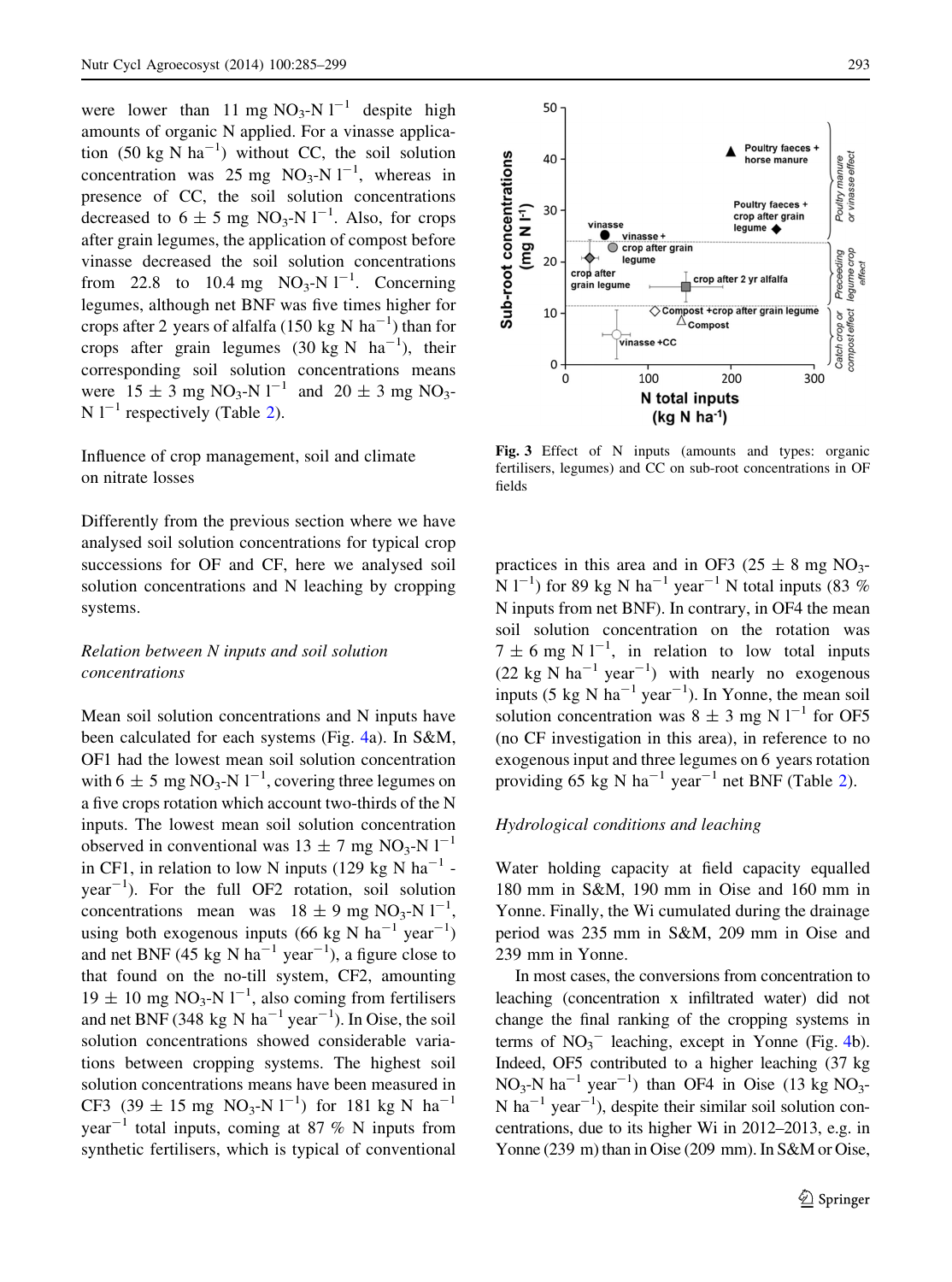<span id="page-9-0"></span>Fig. 4 Sub-root concentrations (a) and leaching (b) from the different cropping systems in each area (S&M, Oise, Yonne) with OF in grey and CF systems in black. Standard deviations represent the range of variations within each rotation



leaching for full rotations, were lower, for OF (13–37 kg  $NO_3-N \text{ ha}^{-1} \text{ year}^{-1}$  than for CF (32–77 kg  $NO_3$ -N ha<sup>-1</sup> year<sup>-1</sup>) but the difference is not significant.

# Relation between N total inputs, harvest and N leaching

Considering the entire span of the rotations studied, the yearly average total N input, including total BNF over the rotation, was 20 % higher in CF (211 kg N ha<sup>-1</sup> year<sup>-1</sup>) than in OF (167 kg N ha<sup>-1</sup> year<sup>-1</sup>). Moreover, the total input was distributed differently between total BNF and exogenous fertilisation for OF and CF. Mean total BNF integrated over the whole rotations in OF and CF systems was 132 and 38 kg N  $ha^{-1}$  year<sup>-1</sup>, respectively, whereas the exogenous fertilisation in OF and CF was conversely 23 kg N ha<sup>-1</sup> year<sup>-1</sup> and 160 kg N  $ha^{-1}$  year<sup>-1</sup>, respectively. As a result, the soil solution concentrations tended to be lower for the OFs (13  $\pm$ 6 mg N  $1^{-1}$ ) than for the CFs (24  $\pm$  10 mg N  $1^{-1}$ ). However, a gradient of soil solution concentrations exists in both systems.

The mean harvest was 24 % higher in CF  $(169 \text{ kg N} \text{ ha}^{-1})$  than in OF  $(129 \text{ kg N} \text{ ha}^{-1})$ , with  $20\%$  more total inputs. Thus the means N use efficiency (i.e. the ratio of harvested N on total N inputs) is similar in OF and CF, 78 and 81 % respectively. Looking at leaching per unit kg N harvested (yield-scaled leaching), OF systems still show slightly lower values than CF, ranging from 0.1 to 0.3 kg N kg<sup>-1</sup> N and 0.2–0.5 kg N kg<sup>-1</sup> N respectively (Table [3](#page-10-0)).

# **Discussion**

Experimental design and advantages of studying commercial farms

Herein we compared alternative systems, each with its own logic but having enough features in common for a useful comparison. Our sample of cropping systems is predominated by organic systems because of the lack of available references for OF, comparing with CF. We found a broad diversity of practices existing in both OF and CF, with a wide range of leaching values.

Classical agronomical research is often conducted in factorial experiments deconstructing a complex system in order to isolate specific components and identify cause-and-effect relationships. Factorial experiments are particularly relevant in agronomical studies when they are conducted in the absence of an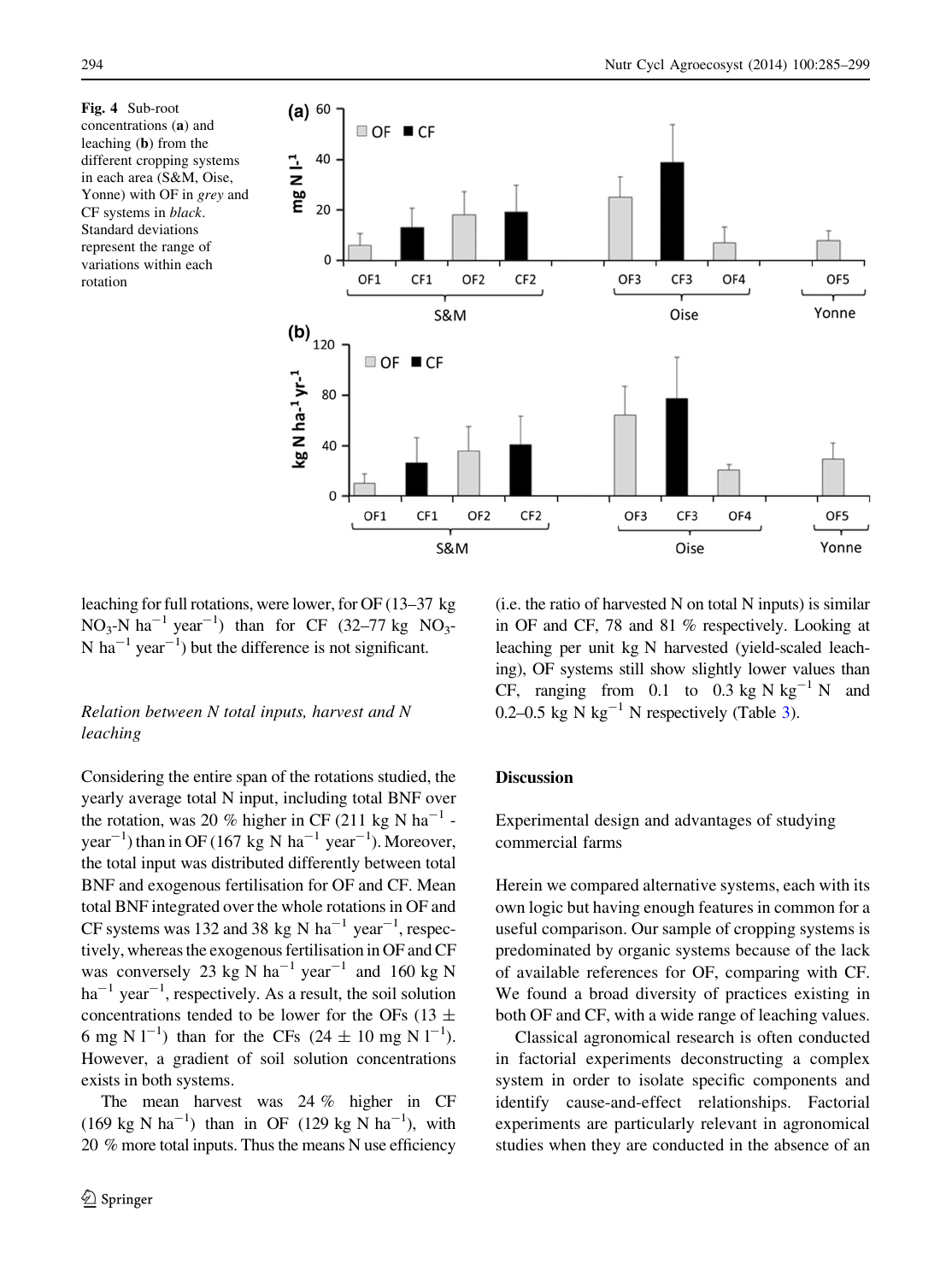<span id="page-10-0"></span>

|                  |                                                            | for OF and CF rotations studied in S&M, Oise and Yonne                            |                                                                         | Table 3 Yearly means of N inputs: N exogenous (fertilisers), total BNF and atmospheric deposition, harvest and N losses: sub-root concentrations, leaching per ha or per protein |                                  |                                                                        |                                               |
|------------------|------------------------------------------------------------|-----------------------------------------------------------------------------------|-------------------------------------------------------------------------|----------------------------------------------------------------------------------------------------------------------------------------------------------------------------------|----------------------------------|------------------------------------------------------------------------|-----------------------------------------------|
|                  | $(kg N ha^{-1} year^{-1})$ crop<br>Farms N exogenous input | <b>BNF</b> input previous<br>$\left({\rm kg\ N\ ha}^{-1}\ {\rm year}^{-1}\right)$ | $kg$ N ha <sup>-1</sup> year <sup>-1</sup><br>Atmospheric<br>deposition | Mean N harvest (% N from Soil solution<br>$(\text{kg N ha}^{-1} \text{ year}^{-1})$<br>legumes)                                                                                  | concentration<br>$(mg N I^{-1})$ | Leaching per ha Leaching per N<br>$(kg N ha^{-1} year^{-1})$ harvested | (kg N $\text{kg}^{-1}$ N year <sup>-1</sup> ) |
| E                |                                                            |                                                                                   |                                                                         | 198 (56 %)                                                                                                                                                                       |                                  |                                                                        | 0.2                                           |
| E                | $\mathfrak{p}$                                             | 154                                                                               |                                                                         | 143 (0 %)                                                                                                                                                                        |                                  |                                                                        | 0.3                                           |
| C <sub>E</sub> 3 | $^{\circ}$                                                 | 13                                                                                |                                                                         | 166(0%                                                                                                                                                                           |                                  |                                                                        |                                               |
| E<br>5           |                                                            | 293                                                                               |                                                                         | 153 (77 %)                                                                                                                                                                       |                                  | 4                                                                      |                                               |
| 6E)              | 8                                                          | 152                                                                               |                                                                         | 122(42%                                                                                                                                                                          |                                  |                                                                        | 0.3                                           |
| OF3              | ≌                                                          | 127                                                                               |                                                                         | 162(64%                                                                                                                                                                          | 25                               |                                                                        | 0.3                                           |
| OF4              |                                                            | $\mathcal{S}$                                                                     | $\bar{\circ}$                                                           | 77 (32 %)                                                                                                                                                                        |                                  | ≌                                                                      | 0.2                                           |
| <b>OF5</b>       |                                                            |                                                                                   | Ņ                                                                       | 130(79%                                                                                                                                                                          |                                  |                                                                        | 0.3                                           |
|                  |                                                            |                                                                                   |                                                                         |                                                                                                                                                                                  |                                  |                                                                        |                                               |

ecosystem context. However, studies of intact agroecosystems have established the importance of both long-term and landscape-scale effects, especially in assessing alternative and innovative practices used by farmers on watersheds (Sharpley et al. [1994](#page-14-0); Nguyen et al. [1995\)](#page-13-0).

Effect of climate and soil on leaching variability

The three pedo-climatic regions covered in our study (Yonne, S&M and Oise) are representative of the substantial variability in water infiltration in the Seine Basin (Ledoux et al. [2007](#page-13-0)). It is well known that the amount of infiltrated water is a major determining factor of leaching, and depends on rainfall and soil texture. In this study, Yonne is the most affected by leaching, due to high Wi and the highest sand percentage. In our study, as in many others, the highest leaching is related to the highest sand percentage (Nieder et al. [1995](#page-13-0); Beaudoin et al. [2005\)](#page-12-0), for both conventional and organic systems (Hansen et al. [2000\)](#page-13-0).

#### Key management practices controlling N leaching

Variations in soil solution N concentrations over the rotations are associated with crop type. We conclude here that leaching values have the same ranking in relation to crops (legumes  $\langle$  crops with  $CC\langle$  winter  $\zeta$  crops after legumes) as those measured in organic systems in Norway, with legumes  $(6 \text{ kg N ha}^{-1})$ , undersown grain  $(13 \text{ kg N ha}^{-1})$ , vegetables  $(17 \text{ kg N ha}^{-1})$ , grain without undersown legumes (30 kg N ha<sup>-1</sup>) and potatoes (33 kg N ha<sup>-1</sup>) (Solberg [1995\)](#page-14-0). The soil cover during winter, which ensures incorporation of SMN, as well as the period of implantation and the root depth of the crop explain this ranking.

In this study, we observe similar and very low soil solution concentrations (5.5 mg  $NO<sub>3</sub>-N$  1<sup>-1</sup>) during the second year of alfalfa although net BNF from the previous year of alfalfa is high (between 137 and 170 kg N  $ha^{-1}$ ). This can be explained by the fact that alfalfa is very effective at accessing deep-leached  $NO<sub>3</sub><sup>-</sup>$  (1 m below the soil surface) and rhizodeposition very low during the crop development in winter. After alfalfa ploughing, the amount of net BNF has an effect on soil solution concentrations, with mean concentrations  $15 \pm 2$  mg N  $l^{-1}$  for N inputs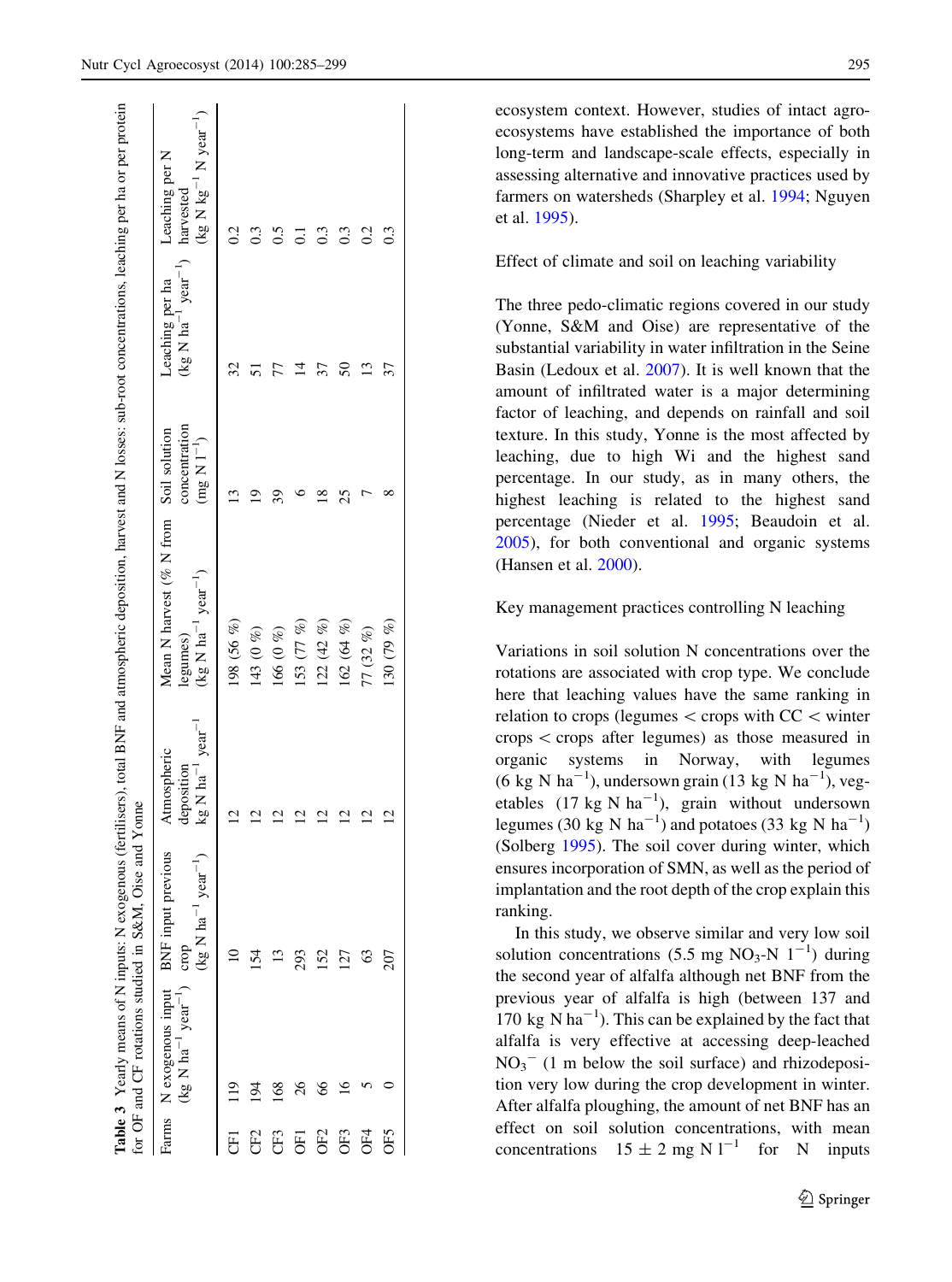102–190 kg N ha<sup>-1</sup>. Differences of around 30 % of the soil solution concentrations (from 13 to 17 mg N  $1^{-1}$ ) can be explained by differences in net BNF, depending on biomass yields  $(9 \text{ t} \text{ ha}^{-1} \text{ with } 2)$ cuts vs.  $13 \text{ tha}^{-1}$  with 3 cuts). Such an increased input leads to a 66 % increase in wheat yields (from 3 to 5 t ha<sup> $-1$ </sup>). As a whole, the incorporation of alfalfa into the soil did not lead to a massive loss of  $NO<sub>3</sub><sup>-</sup>$ , probably due to its low rate of mineralisation. However we would recommend alfalfa exportation and its date of destruction should be as late as possible (e.g., spring or late winter), in order to reduce  $NO_3$ <sup>-</sup> leaching (Francis et al. [1992](#page-13-0)). Moreover, for the two following years after alfalfa ploughing, soil should remain covered during fall-winter season with CC or winter cereal.

#### The importance of catch crops

Imposed by the Nitrate Directive (91/676/EEC), in 2012, the use of CCs should have reached 100 % of the bare soil surface, however some organic fields are exempted due to late spiked chain harrows in order to reduce weeds propagation. In this study, the mixedseed CCs reduce N contamination of 60 %, in accordance with most studies which conclude in a positive effect of  $CCs$  on  $NO<sub>3</sub><sup>-</sup>$  leaching, e.g., reductions from 38 to 70 % for mustard (Hooker et al. [2008\)](#page-13-0), from 50 to 79 % for radish (Justes et al. [1999\)](#page-13-0), of 71 % for chicory and of 67 % for ryegrass (Sapkota et al. [2012](#page-14-0)). However, very few studies have discussed the effect of mixed-seed CCs, which has become more frequent, especially in organic agriculture, showing greater benefits on crop biomass and  $NO<sub>3</sub><sup>-</sup>$  leaching reduction, than with a single seed (Rinnofner et al. [2008](#page-13-0)). Moreover some farmers may wish to substitute CCs with green manure (CF2), which is a matter of particular concern. Indeed the long-term effect of green manures would increase the risk of leaching (Möller et al.  $2008$ ) and even for CCs such as mustard, an increase from 9 to 26 kg N ha<sup>-1</sup>  $year^{-1}$  is shown by Constantin et al. [\(2011](#page-13-0)) based on 13 years of model simulations. As for legumes, in order to minimise the risk of N leaching, several studies suggest incorporating green manure in spring rather than in autumn (Känkänen et al. [2008](#page-13-0)), but with a possible negative effect on the yield that needs to be examined, as for ryegrass incorporation (Aronsson et al. [2007](#page-12-0)). Results are still lacking for irrevocable

recommendations and further studies on  $NO<sub>3</sub><sup>-</sup>$  leaching are needed in order to optimise N management in organic rotations.

Room for improvement in conventional and organic systems

In conventional systems, a variety of N management methods are also possible, such as no-tillage, low N input and CCs… Studies on no-tillage systems have shown a decrease of  $NO_3$ <sup>-</sup> leaching by a factor of two to four (Angle et al. [1993;](#page-12-0) Drury et al. [1993\)](#page-13-0). However, as observe on CF2, the association of exogenous N inputs and BNF in a no-tillage system can still lead to substantial  $NO<sub>3</sub><sup>-</sup>$  leaching. Moreover, the values obtain on CF3 (18–46 mg NO<sub>3</sub>-N  $1^{-1}$ ), are close to the measurements obtain for experimental trials in North of France in the 1990s (between 18 and 33.5 mg  $NO<sub>3</sub>-N 1<sup>-1</sup>$ : Arlot and Zimmer [1990](#page-12-0); Machet and Mary [1990;](#page-13-0) Chapot [1990;](#page-12-0) Denys [1990](#page-13-0)). In contrast, to protect a drinking water spring, the association of low N input and CCs has reduced the N contamination from 16 to 9 mg  $NO_3-N$  l<sup>-1</sup> (Beaudoin et al. [2005\)](#page-12-0).

In the organic cropping systems studied, most organic fertilisers are applied in fall, due to rainy conditions in spring (especially in S&M), preventing field work with farm machines. Together with the period of application, the types of organic fertilisers used can control soil solution concentrations and leaching during the drainage period. For example, poultry manure (OF2) and vinasse (OF1, OF3, OF4) are highly mineralised in contrast to manure, which can, however, lead to a long-term impact (Bergström and Kirchmann [1999](#page-12-0)). On the other hand, we have shown that alfalfa N management can be improved, especially by exporting part of the harvest or by ploughing it as late as possible within the drainage period.

This study shows that there is room for progress in both systems regarding N management to reconcile good water quality and sustainable agriculture in a single area.

### **Conclusion**

For CF and OF, substantial variations in soil solution N concentrations and N leaching stem from management practices, in terms of fertiliser application timing, quantity and quality, e.g., the combination of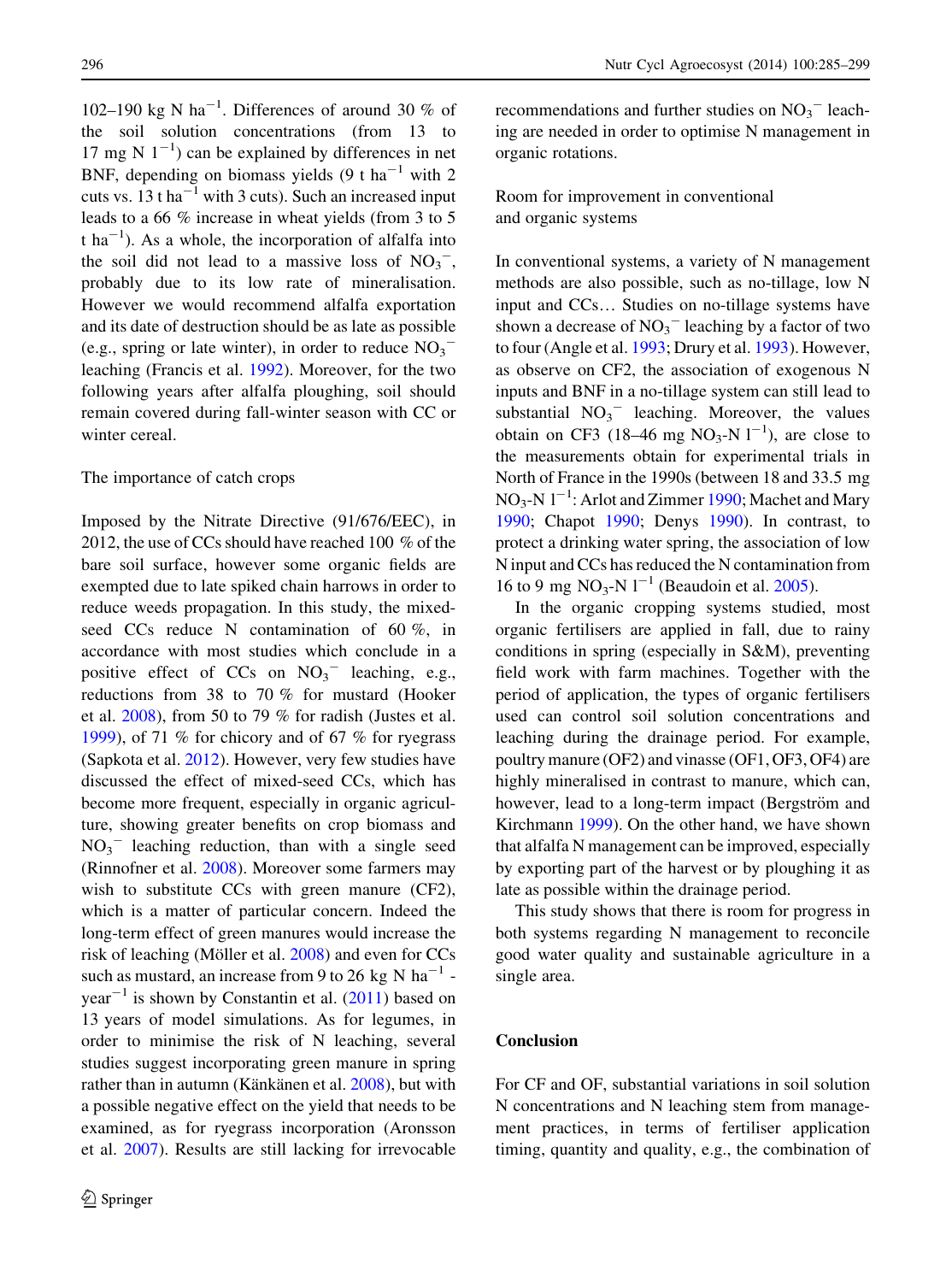<span id="page-12-0"></span>different sources of N such as legumes in green manure, as well as mineral and organic fertiliser. The soil solution concentrations were proportional to the amount of organic fertilisers applied, however the relationship is no longer valid in presence of catch crops, horse manure or for crops after legumes. Appropriate N management is an objective to ensure crop growth and to limit nitrogen leaching. In literature, most studies on  $NO<sub>3</sub><sup>-</sup>$  leaching from organic systems do not include alfalfa (2 or 3 years), as we experiment here in the Parisian basin. Furthermore, reported results generally concern short rotations (4 years), whereas they are rather long in the Seine Basin (7 years). We have shown that in addition to agricultural practices and N management, various other factors such as soil properties and climate contribute to  $NO_3^-$  leaching, so that no significant difference between organic and conventional systems in terms of flux of N leaching has been evidenced to date, but a gradient of leaching between the terms of the rotations clearly appears (alfalfa  $\langle$  crops with  $CC$  < legumes < crops without fertilisation < crops fertilised in fall or after legumes). In terms of soil solution concentrations of infiltrating water, however, organic cropping systems in a given pedo-climatic context show better performance than their conventional counterparts. When yield-scaled, leaching appear to be in a similar range for both OF and CF. At last, more studies are needed at the system scale, to improve N management in order to reduce  $NO_3$ <sup>-</sup> concentration in infiltrating water and thus protect the quality of the water resource.

Acknowledgments The study is funded by a PhD scholarship and an equipment sponsorship from the DIM Astrea of the Ilede-France Region and the Water Agency of the Seine-Normandy Basin. The CNRS-ZA-Seine (CNRS-Zone Atelier-Seine) and the ANR Escapade programs are also acknowledged for providing funding for the analysis. Météo-France and Irstea stations are gratefully acknowledged for providing weather data. Many thanks are extended to the farmers (Mr. Gobard, Mr. Collin, Mr. Dupuis, Mr. Lefevre, Mr. Leturq and Mr. Gilloots), who allow us to work on their farms and help us when possible. We also sincerely thank Benjamin Mercier and Abdelkader Azougui for their kind laboratory and field technical assistance. We also greatly acknowledge the referees for their detailed and constructive revision.

Open Access This article is distributed under the terms of the Creative Commons Attribution License which permits any use, distribution, and reproduction in any medium, provided the original author(s) and the source are credited.

## References

- Addiscott TM, Whitmore AP, Powlson DS (1991) Farming, fertilizers and the nitrate problem. CAB International, Wallingford
- AESN, Agence de l'Eau Seine-Normandie (2013) Etat des lieux du bassin de la Seine et des cours d'eau côtiers normands, décembre 2013. Adoptée par le comité de bassin délibération nº CB 13-08 du 5 décembre 2013
- Aguilera E, Lassaletta L, Gattinger A, Gimeno BS (2013) Managing soil carbon for climate change mitigation and adaptation in Mediterranean cropping systems: a metaanalysis. Agric Ecosyst Environ 168:25–36. doi:[10.1016/j.](http://dx.doi.org/10.1016/j.agee.2013.02.003) [agee.2013.02.003](http://dx.doi.org/10.1016/j.agee.2013.02.003)
- Allen RG (2000) Using the FAO-56 dual crop coefficient method over an irrigated region as part of an evapotranspiration intercomparison study. J Hydrol 229:27–41. doi[:10.1016/S0022-1694\(99\)00194-8](http://dx.doi.org/10.1016/S0022-1694(99)00194-8)
- Altieri MA (2002) Agroecology: the science of natural resource management for poor farmers in marginal environments. Agric Ecosyst Environ 93:1–24. doi:[10.1016/S0167-](http://dx.doi.org/10.1016/S0167-8809(02)00085-3) [8809\(02\)00085-3](http://dx.doi.org/10.1016/S0167-8809(02)00085-3)
- Angle JS, Gross CM, Hill RL, McIntosh MS (1993) Soil nitrate concentrations under corn as affected by tillage, manure, and fertilizer applications. J Environ Qual 22:141. doi:[10.](http://dx.doi.org/10.2134/jeq1993.00472425002200010018x) [2134/jeq1993.00472425002200010018x](http://dx.doi.org/10.2134/jeq1993.00472425002200010018x)
- Arlot MP, Zimmer D (1990) Drainage agricole et lessivage des nitrates. In: Calvet (ed) Nitrates-Agriculture-Eau, International Symposium. INRA, Paris-Grignon
- Aronsson H, Torstensson G, Bergstrom L (2007) Leaching and crop uptake of N, P and K from organic and conventional cropping systems on a clay soil. Soil Use Manag 23:71–81. doi[:10.1111/j.1475-2743.2006.00067.x](http://dx.doi.org/10.1111/j.1475-2743.2006.00067.x)
- Beaudoin N, Saad JK, Van Laethem C et al (2005) Nitrate leaching in intensive agriculture in Northern France: effect of farming practices, soils and crop rotations. Agric Ecosyst Environ 111:292–310
- Berg M, Haas G, Köpke U (1999) Konventioneller, integrierter oder organischer Landbau: Fallbeispiel Wasserschutzgebiet am Niederrhein. Im Tagungsband: Stoffflüsse und ihre regionale Bedeutung für die Landwirtschaft: Bericht über die 8. Lysimetertagung; am 13. Bundesanst. für Alpenländ. Landwirtschaft, Gumpenstein
- Bergström LF, Kirchmann H (1999) Leaching of total nitrogen from nitrogen-15-labeled poultry manure and inorganic nitrogen fertilizer. J Environ Qual 28:1283. doi[:10.2134/](http://dx.doi.org/10.2134/jeq1999.00472425002800040032x) [jeq1999.00472425002800040032x](http://dx.doi.org/10.2134/jeq1999.00472425002800040032x)
- Bowman MS, Clune TS, Sutton BG (2002) A modified ceramic sampler and lysimeter design for improved monitoring of soil leachates. Water Res 36:799–804
- Briggs LJ, McCall AG (1904) An artifical root for inducing capillary movement of soil moisture. Science 20:566–569. doi[:10.1126/science.20.513.566](http://dx.doi.org/10.1126/science.20.513.566)
- Bruand A, Duval O, Cousin I (2004) Estimation des propriétés de rétention en eau des sols à partir de la base de données SOLHYDRO : une première proposition combinant le type d'horizon, sa texture et sa densité apparente. Etude et Gestion des Sols 11(3):323–334
- Chapot JY (1990) Estimation sur lysimètres de l'incidence de l'introduction d'un engrais vert (moutarde blanche) dans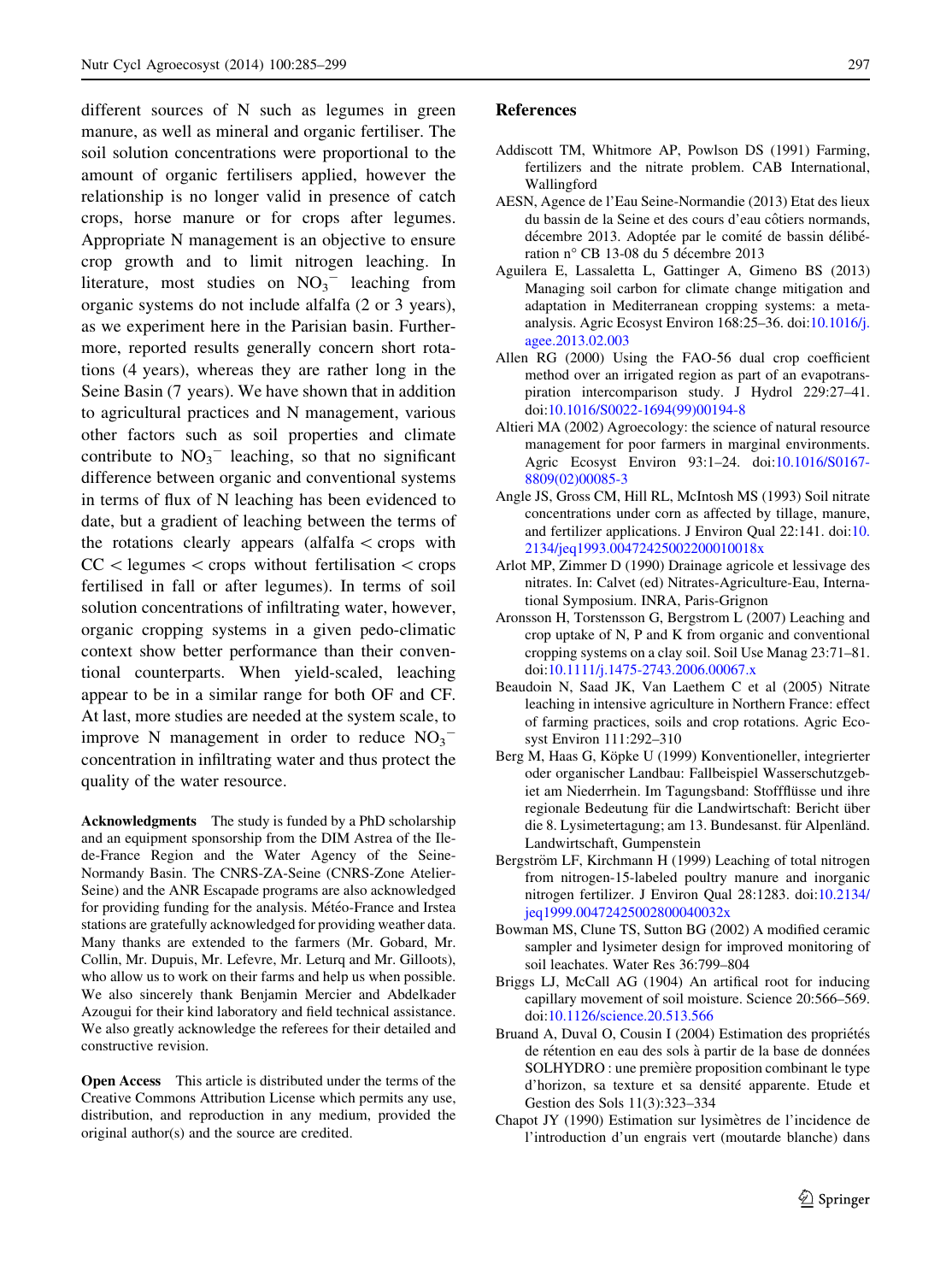<span id="page-13-0"></span>une rotation blé-maïs sur la lixiviation des nitrates. In: Calvet (ed) Nitrates-Agriculture-Eau, International Symposium. INRA, Paris-Grignon

- Constantin J, Beaudoin N, Laurent F et al (2011) Cumulative effects of catch crops on nitrogen uptake, leaching and net mineralization. Plant Soil 341:137–154. doi[:10.1007/](http://dx.doi.org/10.1007/s11104-010-0630-9) [s11104-010-0630-9](http://dx.doi.org/10.1007/s11104-010-0630-9)
- Denys D (1990) Conséquences de l'organisation de l'azote minéral d'un engrais sur la disponibilité pour la plante et sur la lixiviation. In: Calvet (ed) Nitrates-Agriculture-Eau, International Symposium. INRA, Paris-Grignon
- Drury CF, Findlay WI, Gaynor JD, McKenney DJ (1993) Influence of tillage on nitrate loss in surface runoff and tile drainage. Soil Sci Soc Am J 57:797. doi[:10.2136/](http://dx.doi.org/10.2136/sssaj1993.03615995005700030028x) [sssaj1993.03615995005700030028x](http://dx.doi.org/10.2136/sssaj1993.03615995005700030028x)
- Eriksen J, Askegaard M, Kristensen K (1999) Nitrate leaching in an organic dairy/crop rotation as affected by organic manure type, livestock density and crop. Soil Use Manag 15:176–182
- Francis GS, Haynes RJ, Sparling GP et al (1992) Nitrogen mineralization, nitrate leaching and crop growth following cultivation of a temporary leguminous pasture in autumn and winter. Fertil Res 33:59–70
- Garnier J, Beusen A, Thieu V et al (2010) N:P:Si nutrient export ratios and ecological consequences in coastal seas evaluated by the ICEP approach. Glob Biogeochem Cycles 24:GB0A05. doi:[10.1029/2009GB003583](http://dx.doi.org/10.1029/2009GB003583)
- Haas G, Berg M, Köpke U (2002) Nitrate leaching: comparing conventional, integrated and organic agricultural production systems. In: Steenvorden J, Claessen F, Willems J (eds) Agricultural effects on ground and surface waters. IAHS Publication no. 273, Oxfordshire, pp 131–136
- Hansen B, Kristensen ES, Grant R et al (2000) Nitrogen leaching from conventional versus organic farming systemssystems modelling approach. Eur J Agron 13:65–82
- Henneron L, Bernard L, Hedde M et al (2014) Fourteen years of evidence for positive effects of conservation agriculture and organic farming on soil life. Agron Sustain Dev pp. 1–13. doi: [10.1007/s13593-014-0215-8](http://dx.doi.org/10.1007/s13593-014-0215-8)
- Hooker KV, Coxon CE, Hackett R et al (2008) Evaluation of cover crop and reduced cultivation for reducing nitrate leaching in ireland. J Environ Qual 37:138. doi[:10.2134/](http://dx.doi.org/10.2134/jeq2006.0547) [jeq2006.0547](http://dx.doi.org/10.2134/jeq2006.0547)
- Jones MN (1984) Nitrate reduction by shaking with cadmium: alternative to cadmium columns. Water Res 18:643–646. doi[:10.1016/0043-1354\(84\)90215-X](http://dx.doi.org/10.1016/0043-1354(84)90215-X)
- Justes E, Mary B, Nicolardot B (1999) Comparing the effectiveness of radish cover crop, oilseed rape volunteers and oilseed rape residues incorporation for reducing nitrate leaching. Nutr Cycl Agroecosyst 55:207–220. doi[:10.1023/](http://dx.doi.org/10.1023/A:1009870401779) [A:1009870401779](http://dx.doi.org/10.1023/A:1009870401779)
- Känkänen H, Kangas A, Mela T (2008) Timing incorporation of different green manure crops to minimize the risk of nitrogen leaching. Agric Food Sci in Finland 7:553–567
- Katerji N, Perrier A (1985) Determination de la resistance globale d'un couvert vegetal a la diffusion de vapeur d'eau et de ses differentes composantes. Approche théorique et vérification expérimentale sur une culture de luzerne. Agric For Meteorol 34:105–120. doi:[10.1016/0168-](http://dx.doi.org/10.1016/0168-1923(85)90012-7) [1923\(85\)90012-7](http://dx.doi.org/10.1016/0168-1923(85)90012-7)
- Kirchmann H, Bergstrom L (2001) Do organic farming practices reduce nitrate leaching? Commun Soil Sci Plant Anal 32:997–1028. doi[:10.1081/CSS-100104101](http://dx.doi.org/10.1081/CSS-100104101)
- Korsaeth A (2008) Relations between nitrogen leaching and food productivity in organic and conventional cropping systems in a long-term field study. Agric Ecosyst Environ 127:177–188. doi[:10.1016/j.agee.2008.03.014](http://dx.doi.org/10.1016/j.agee.2008.03.014)
- Korsaeth A, Eltun R (2000) Nitrogen mass balances in conventional, integrated and ecological cropping systems and the relationship between balance calculations and nitrogen runoff in an 8-year field experiment in Norway. Agric Ecosyst Environ 79:199–214. doi:[10.1016/S0167-](http://dx.doi.org/10.1016/S0167-8809(00)00129-8) [8809\(00\)00129-8](http://dx.doi.org/10.1016/S0167-8809(00)00129-8)
- Kristensen SP, Mathiasen J, Lassen J et al (1994) A comparison of the leachable inorganic nitrogen content in organic and conventional farming systems. Acta Agric Scand Sect B— Soil Plant Sci 44:19–27. doi[:10.1080/09064719409411253](http://dx.doi.org/10.1080/09064719409411253)
- Ledoux E, Gomez E, Monget JM et al (2007) Agriculture and groundwater nitrate contamination in the Seine basin. The STICS–MODCOU modelling chain. Sci Total Environ 375:33–47. doi:[10.1016/j.scitotenv.2006.12.002](http://dx.doi.org/10.1016/j.scitotenv.2006.12.002)
- Machet JM, Mary B (1990) Effet de différentes successions culturales sur les risques des pertes de nitrate en région de grande culture. In: Calvet (ed) Nitrates-Agriculture-Eau, International Symposium. INRA, Paris-Grignon
- MacMillan T, Benton TG (2014) Agriculture: engage farmers in research. Nature 509:25–27. doi[:10.1038/509025a](http://dx.doi.org/10.1038/509025a)
- Möller K, Stinner W, Leithold G (2008) Growth, composition, biological N2 fixation and nutrient uptake of a leguminous cover crop mixture and the effect of their removal on field nitrogen balances and nitrate leaching risk. Nutr Cycl Agroecosyst 82:233–249. doi:[10.1007/s10705-008-9182-2](http://dx.doi.org/10.1007/s10705-008-9182-2)
- Mondelaers K, Aertsens J, Van Huylenbroeck G (2009) A metaanalysis of the differences in environmental impacts between organic and conventional farming. Br Food J 111:1098–1119
- Nguyen ML, Haynes RJ, Goh KM (1995) Nutrient budgets and status in three pairs of conventional and alternative mixed cropping farms in Canterbury, New Zealand. Agric Ecosyst Environ 52:149–162
- Nieder R, Kersebaum KC, Richter J (1995) Significance of nitrate leaching and long term N immobilization after deepening the plough layers for the N regime of arable soils in N.W Germany. Plant Soil 173:167–175. doi[:10.1007/](http://dx.doi.org/10.1007/BF00155528) [BF00155528](http://dx.doi.org/10.1007/BF00155528)
- Passy P, Gypens N, Billen G et al (2013) A model reconstruction of riverine nutrient fluxes and eutrophication in the Belgian Coastal Zone since 1984. J Mar Syst 128:106–122. doi:[10.](http://dx.doi.org/10.1016/j.jmarsys.2013.05.005) [1016/j.jmarsys.2013.05.005](http://dx.doi.org/10.1016/j.jmarsys.2013.05.005)
- Pelosi C, Barot S, Capowiez Y et al (2014) Pesticides and earthworms. A review. Agron Sustain Dev 34:199–228. doi[:10.1007/s13593-013-0151-z](http://dx.doi.org/10.1007/s13593-013-0151-z)
- Perrier A, Katerji N, Gosse G, Itier B (1980) Etude ''In Situ'' de l'evapotranspiration reelle d'une culture de ble. Agric Meteorol 21:295–311. doi:[10.1016/0002-1571\(80\)90073-](http://dx.doi.org/10.1016/0002-1571(80)90073-4) [4](http://dx.doi.org/10.1016/0002-1571(80)90073-4)
- Rinnofner T, Friedel JK, de Kruijff R et al (2008) Effect of catch crops on N dynamics and following crops in organic farming. Agron Sustain Dev 28:551–558. doi[:10.1051/](http://dx.doi.org/10.1051/agro:2008028) [agro:2008028](http://dx.doi.org/10.1051/agro:2008028)